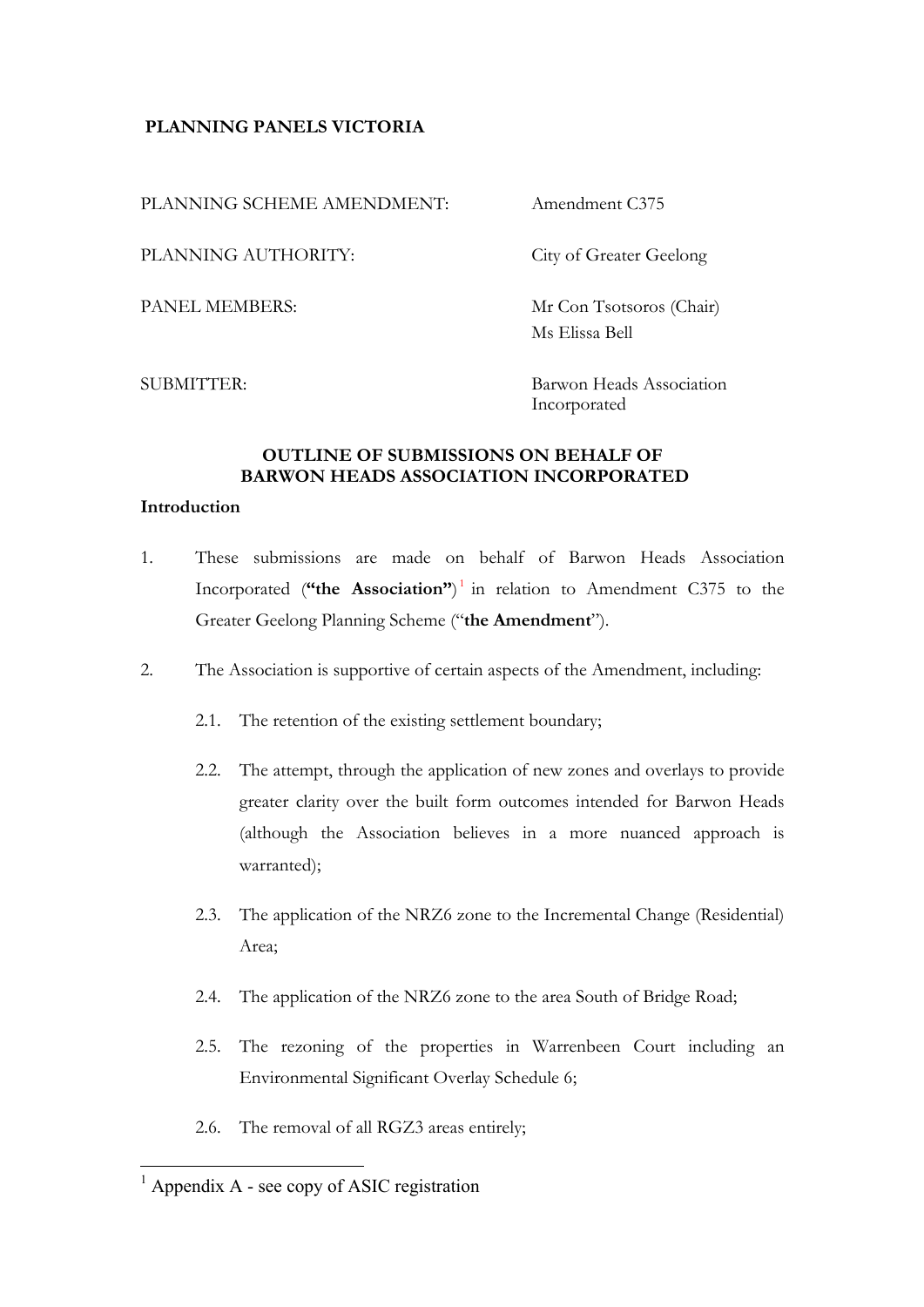- 2.7. The removal of the IHDA from the Western side of Golf Links Road and rezoning from GRZ1 to NRZ6;
- 2.8. The application of new DDO's (however with some further refinement);
- 2.9. Direction by the Panel to confirm the methodology to be followed by the Council to conduct an updated traffic and parking study for Barwon Heads.
- 3. Despite these positive aspects the Association is opposed to the aspects of the Amendment that facilitate a level of change that is incommensurate with the strategic and policy context of this small coastal town and will undermine valued aspects of local heritage and coastal character.
- 4. The Amendment is the main tool that will shape the future of Barwon Heads. The Panel must get it right for current and future generations, as well as the environment.
- 5. If the proposed Design and Development Overlays (DDO41 and DDO42) are intended to identify and preserve local identity they fall well short of the mark, as they seek generic built form outcomes that fail to establish a sense of place, or preserve the special qualities of this coastal location.

# **The Barwon Heads Association**

- 6. The Association was registered in 1994 and has been an active community group ever since, with a regular membership base of up to 200 members, which are residents or ratepayers of Barwon Heads<sup>2</sup>. The Association's objectives are:
	- 6.1. to advance the progress, welfare, and development of the community residing within Barwon Heads and District;
	- 6.2. to provide a forum for discussion of matters affecting the community;
	- 6.3. to represent the community in discussions with Federal, State and Municipal Governments relating to its progress, welfare and development.

 $2$  See: www.barwonheadsassociation.com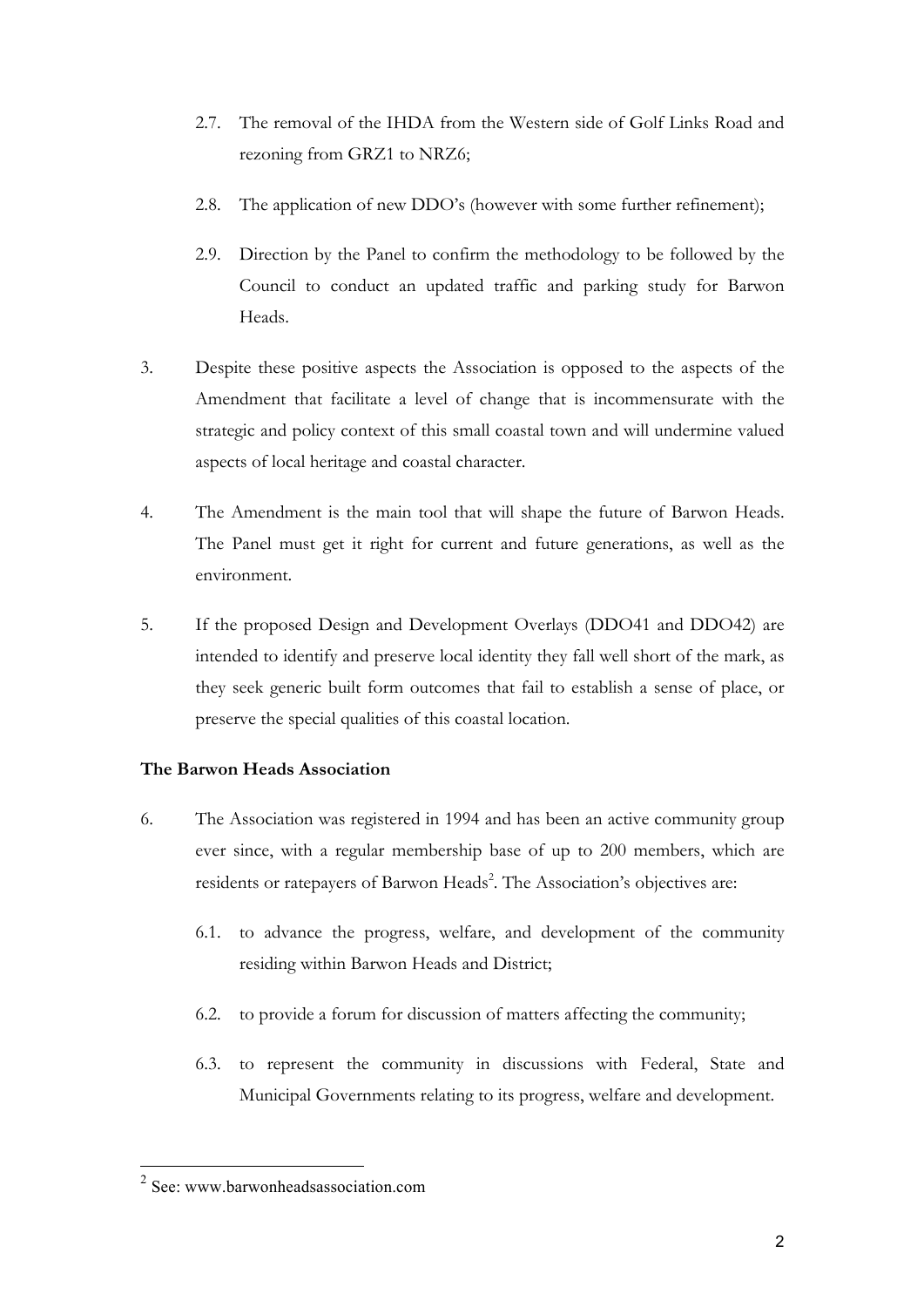- 7. The Association communicates with its members via regular newsletters and with the Barwon Heads community with a full page in the monthly publication Talking Heads, which is distributed free to every household in Barwon Heads. It has monthly meetings and seeks input and support from its members on all matters.
- 8. The Association' s goal is to ensure our members are informed and not caught by surprise. It invites guests to each meeting. Recent speakers were from Vic Roads, Barwon Water and Barwon Coast Committee of Management. Guests in August were from the Barwon Heads Scouts and the Barwon Heads Netball and Football Club; in September the CFA.
- 9. The Association has close relationships with other groups in Barwon Heads including the Friends of the Barwon Heads Library, the Barwon Heads Senior Citizens, the Barwon Heads Arts Council, and the Save Barwon Heads Alliance. Since the demise of the Barwon Heads Traders group, the Association has encouraged membership from traders and local businesses and our Parking and Traffic sub-committee reflects diverse representation.
- 10. The Association initiated the establishment of and are members of the Combined Bellarine Community Association, which comprises 9 groups from across the Bellarine Peninsula that work together to identify common issues and communicate together with elected representatives. Planning and traffic are key topics. The Association also regularly meets with our representatives on the Council and in State and Federal Parliament.
- 11. The Association has a history of active participation in planning and traffic matters and has been active in all phases of the evolution of the local planning policies and matters which impact on our coastal village. Examples of this participation and other community involvement include:
	- From 2001 active involvement in the development of the Barwon Heads Urban Design Framework 2003;
	- from 2003 to 2010 active interest and involvement in the Barwon Heads Structure Planning process 2010 (a process which resulted in adoption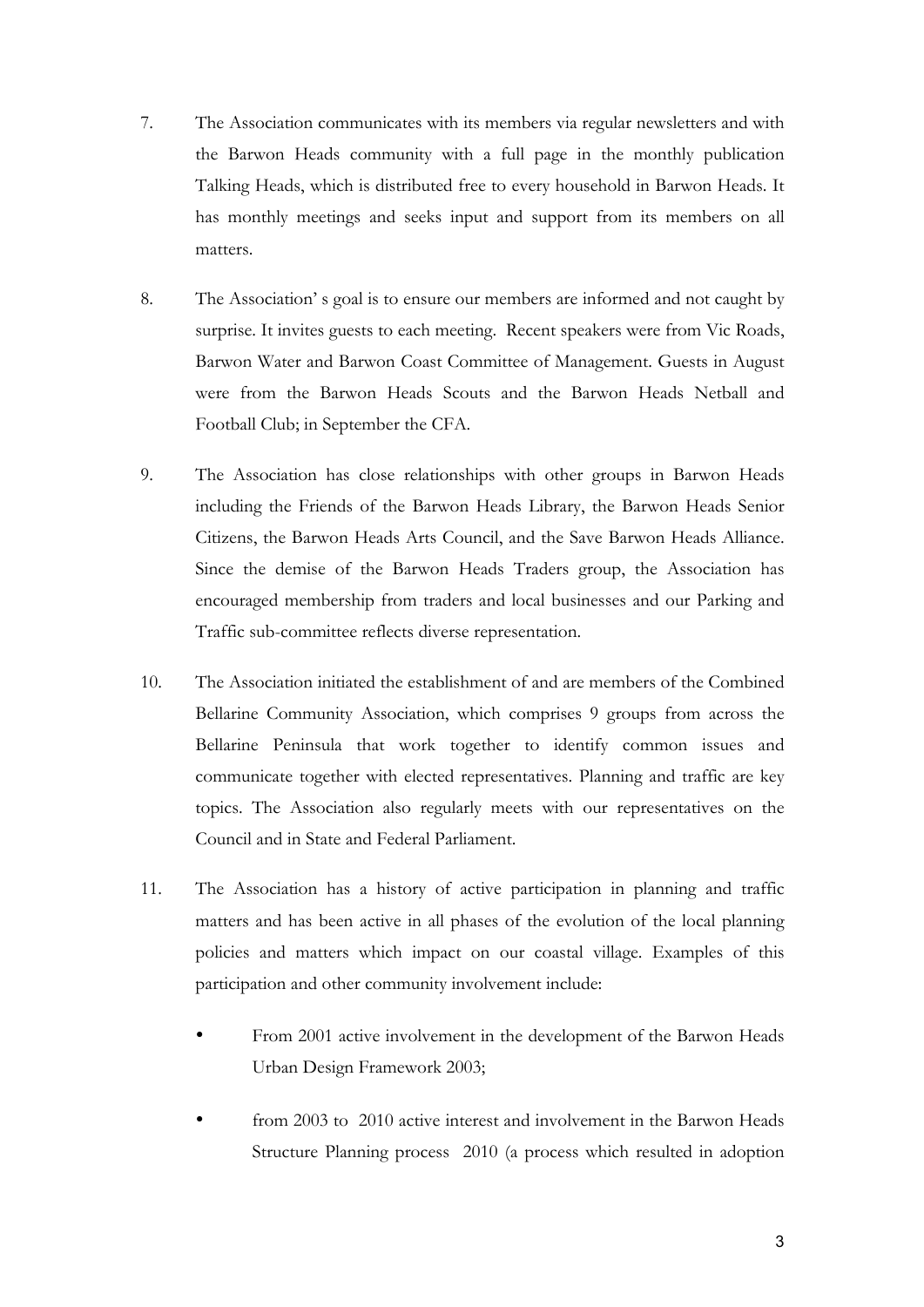by the City of Greater Geelong in 2007, and incorporation into the Greater Geelong Planning Scheme in 2010 (Amendment C159);

- from 2007 2009 active participation in efforts to review the decision to replace the heritage Barwon Heads Bridge with 2 new bridges; and subsequent member of steering group to liaise with community during construction;
- 2009 submission to Barwon Heads Traffic & Parking Study prepared by GTA and published in 2010;
- 2011 2012 membership of  $13<sup>th</sup>$  beach road working group with CoGG and Barwon Coast;
- 2015 on going, member of Bellarine Community Safety Group chaired by the Hon Lisa Neville;
- 2016 presentation to the Managing Residential Development Taskforce;
- 2016-2017 initiated the process which resulted in Amendment C354 which resulted in a permanent Heritage Overlay for the property and cypress tree at 9 Bridge Rd Barwon Heads;
- 2016 to 2018 actively participated in the process for the Barwon Heads Structure Plan 2017; including encouraging our members and the Barwon Heads community to participate in the work shops, drop in sessions and put in submissons. We put in two submissions to the Structure Plan; including a specific traffic and parking submission.
- 2017 established a Parking & Traffic Sub-Committee with CoGG, Barwon Coast, some traders and local business people, and community members. Vic Roads have recently been invited to join.
- 2017 2018 made submissions to the Social Infrastructure Plan, the Draft City of Greater Geelong Settlement Strategy, and various other matters.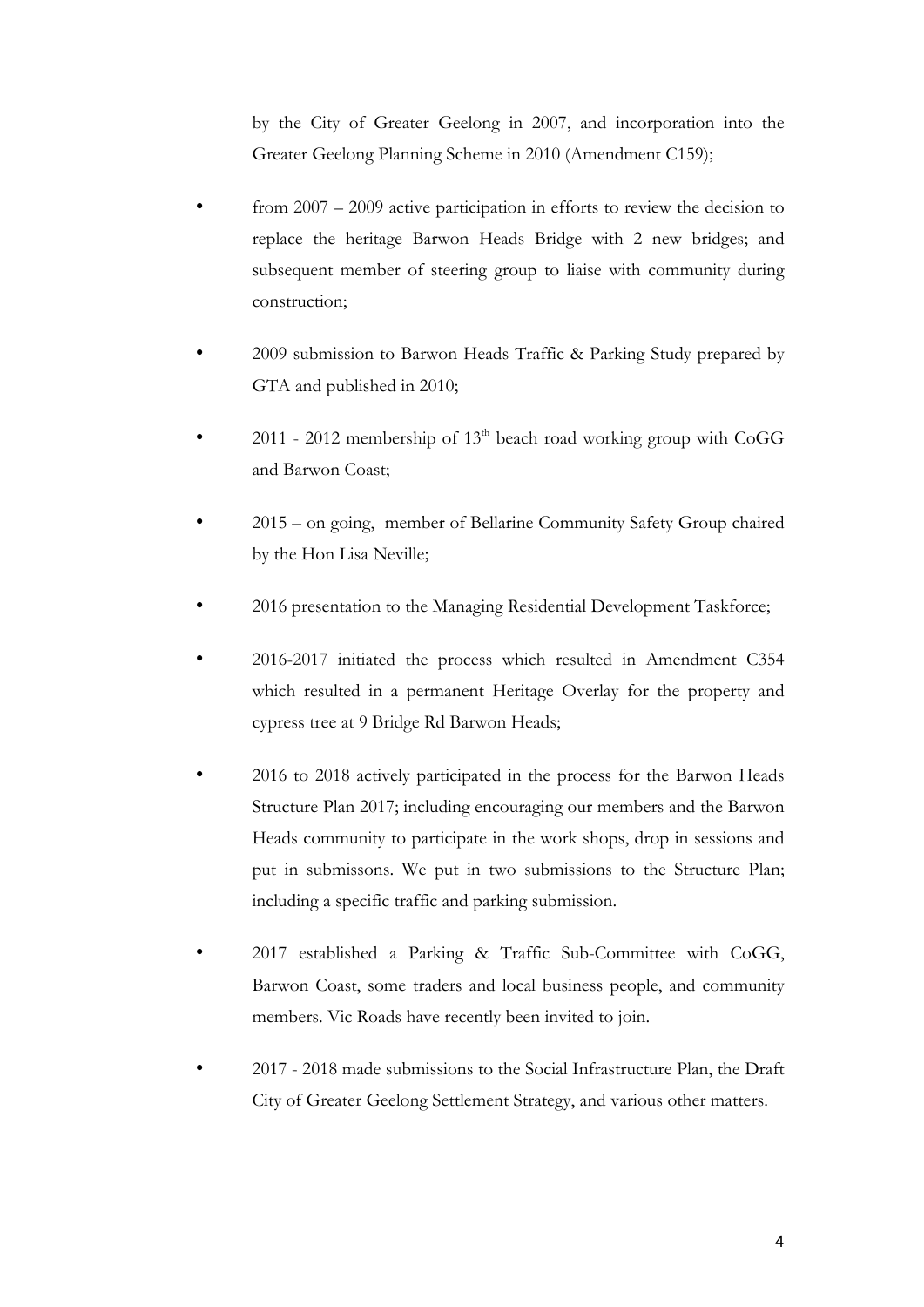- 2017-2018 active participation in the consultation process for the development of the Barwon Coast Committee of Management Coastal Management Plan.
- 12. The Association gives voice to the local community and has consulted with its members in relation to the Amendment.
- 13. Given the far-reaching nature of the Amendment, which generated 940 submissions, this is an occasion which the Association has a critical role in voicing the views of the local community. We strongly seek the Panel to seriously consider the additional recommendations in this submission which further enhance the planning scheme controls to better manage change in Barwon Heads in the future.

## **Summary of the Association's position**

- 14. The Association seeks modifications to the Amendment, including:
	- 14.1. A reduction in the maximum height in the Increased Housing Diversity Area ("the IHDA") from 11 to 9m outside of the commercial core by the application of the GRZ2 (not GRZ1);
	- 14.2. The inclusion of more specific requirements and decision guidelines in DDO41 and DDO42 to ensure the coastal character of Barwon Heads is identified and protected. (The Association has prepared modified draft proposed DDOs for discussion).
	- 14.3. The inclusion of the 'Barwon Heads Residential and Landscape Character Assessment' Hansen report dated 2017' as a Reference Document;
	- 14.4. The preparation of a traffic and parking study for Barwon Heads including a potential Parking Overlay, and other specific actions for the future management of parking and traffic in Barwon Heads;
- 15. In summary, the Association relies on the following principal contentions in support of its position: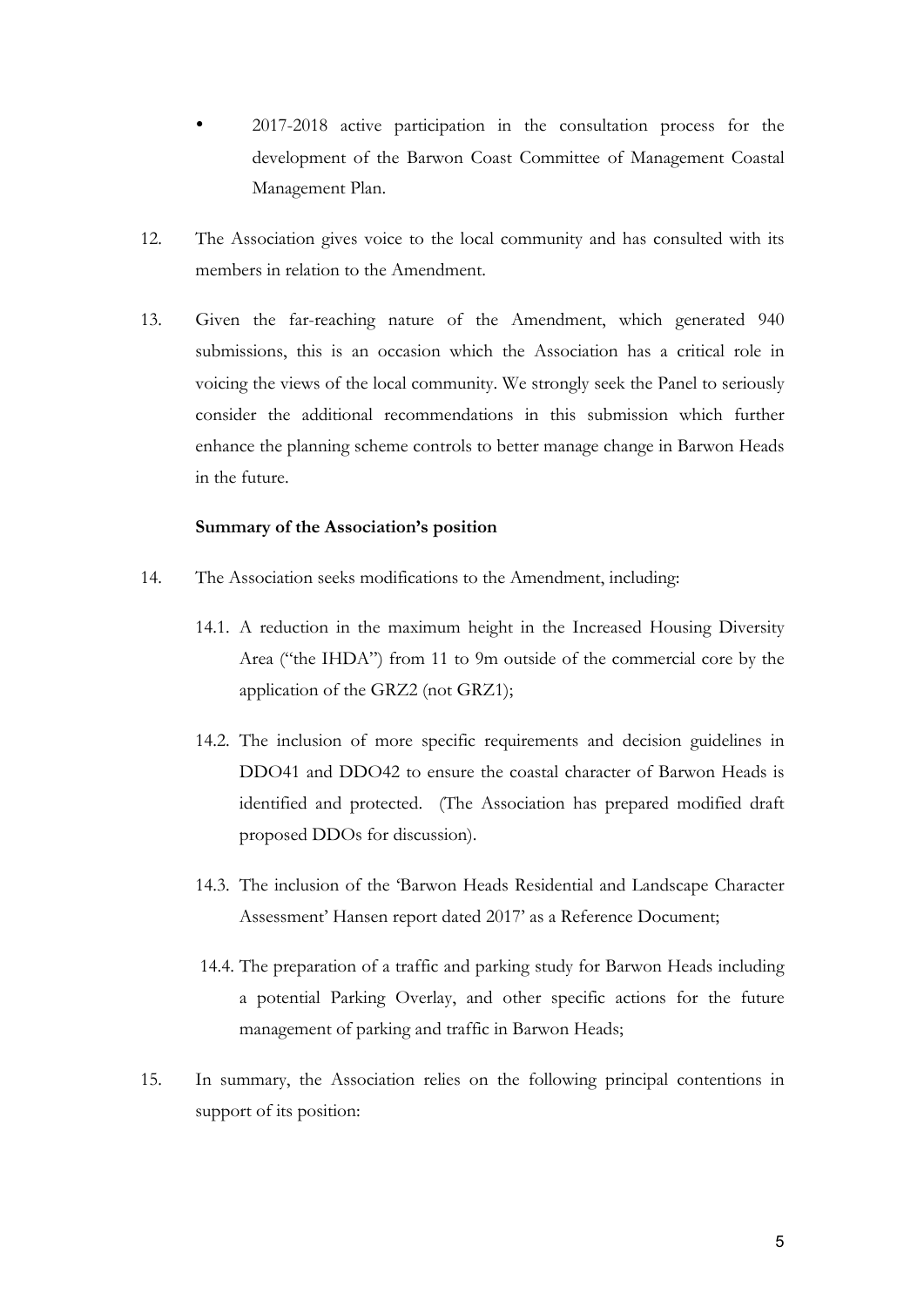- 15.1. The IHDA has been identified as an area with growth capacity a degree of change is reasonably anticipated within the IHDA;
- 15.2. The *Housing Diversity Strategy*, 2007 ("**the HD Strategy**") and related policy calls for more intensive housing densities on land in and around the commercial core;
- 15.3. There is no strategic or policy basis to apply built form controls that facilitate the same level of growth – development to three storeys – across the entire IHDA in a blanket manner;
- 15.4. The Amendment should ensure built form controls actually facilitate a distinction between housing density in and around the core on the one hand, and land within the IHDA but further afield of the commercial core, on the other;
- 15.5. There is a real question about whether the IHDA ought to have been applied to such a broad area on the basis of such a blunt planning tool as simply adopting a '400m walkable catchment' from the commercial strip;
- 15.6. The blanket application of such a large growth area is contrary to the strategic and policy settings of Barwon Heads which support only modest growth in this location;
- 15.7. The vast expanse of land included in the IHDA is incommensurate with the retention of local character and a sense of identity. The character of Barwon Heads is defined by more than the built form elements contained in draft DDO42; applying a blanket 3 storey height limit to the whole IHDA will increase the overall scale of the village and fundamentally alter its coastal character;
- 15.8. Accepting that the boundary of the IHDA is settled, the Panel ought take a more nuanced approach to the application of built form controls within it, consistent with the intent of IHDA's;
- 15.9. Adopting this approach will ensure that all land within the IHDA can accommodate medium density development but the order of scale is noticeably more intensive within and adjacent to the commercial area;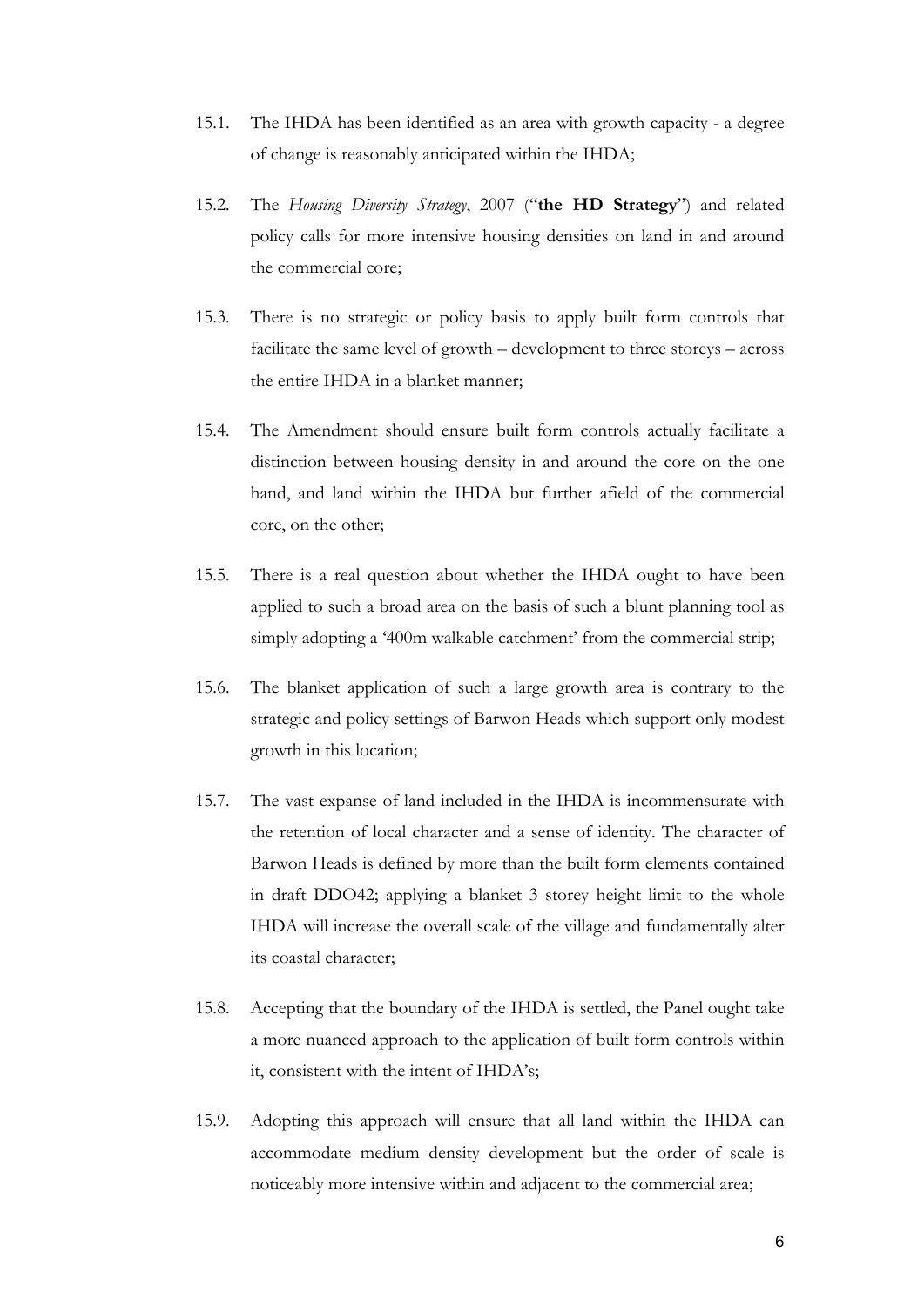- 15.10. The DDOs as currently drafted are deficient and will not preserve and enhance local coastal character – they fail to identify what it is that makes Barwon Heads special, and do not go far enough in protecting that character;
- 15.11. The DDOs should contain more detailed built form outcomes that are sufficiently clear to enable developers, architects and Council planning officers to understand the character to be achieved in this coastal town – this will necessarily encompass greater guidance than the application generic ResCode type requirements;
- 15.12. State policy at clause 18.01 calls for integrated transport planning. This is an important approach for Barwon Heads as a coastal town with seasonal fluctuations in terms of car parking and traffic issues. The Council has committed to a parking and traffic study<sup>3</sup> that addresses anticipated traffic volumes and parking demand, and will need to partner with VicRoads and the BCCM in order to achieve a satisfactory outcome..
- 15.13. This is important for Barwon Heads as a coastal village with increasing population growth, and with projected growth of 60,000 to the west in Armstrong Creek, 20,000 to the east in Ocean Grove and within an hours drive from the growth centres west of Melbourne.
- 16. The Association also seek the Panel to undertake a site inspection of a number of properties in Barwon Heads which will provide the Panel with an understanding of the context of the small coastal town and key built forms which talk to the proposed amendments. This includes: 4 Bridge Road; 14 Ewing Blythe Drive; 1, 3, 9, 13 and 23 Flinders Parade; 20 Ozone Road; 42 Reid Street; 18 Bridge Road and Challis Lane.

## **The issue of height**

## The strategic and policy considerations

17. The strategic and policy settings support only modest growth in Barwon Heads:

<sup>&</sup>lt;sup>3</sup> See the Council Minutes dated 28 June 2018.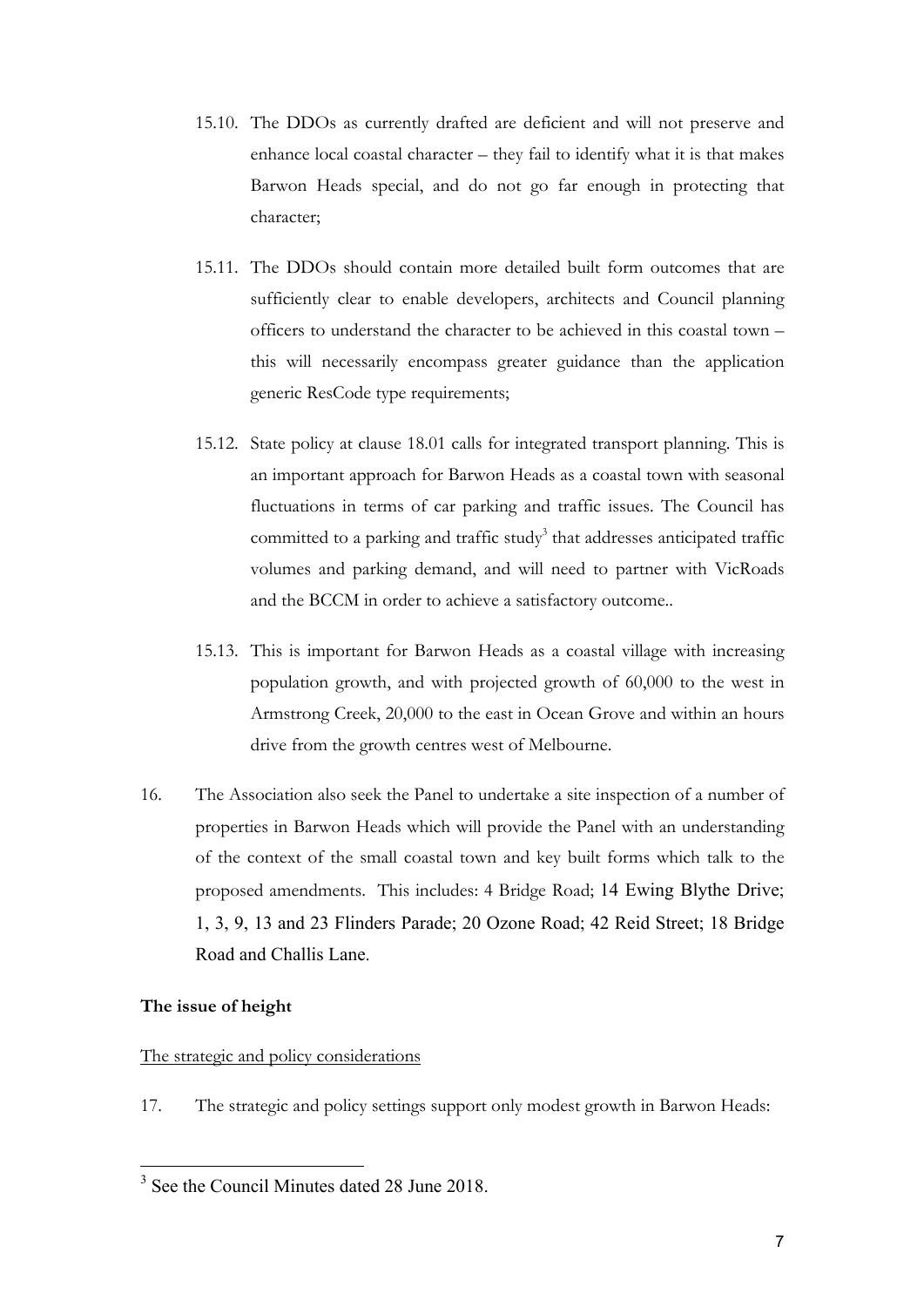- 17.1. Clause 11.01-1R supports growth in identified district towns but excludes Barwon Heads – the Geelong G21 Regional Growth Plan Map at clause 11.01 does not identify Barwon Heads for growth (it is identified only as an existing town);
- 17.2. Clause 11.03-4S supports a network of *diverse* coastal settlements that provide a range of housing types – not all coastal towns are expected to fulfil a similar function in terms of population growth;
- 17.3. Clause 16.01-2R seeks generally to facilitate infill development in Central Geelong and West Fyans and around activity centres within urban Geelong and district towns. Development of well designed medium density housing that respects neighbourhood character is encouraged;
- 17.4. Local policy in relation to settlement and housing (clause 21.06-2) directs the majority of new greenfield residential development to primary urban growth areas (of which Barwon Heads is not one), and provides for the consolidation of urban areas in a managed way, with an appropriate range of development densities;
- 17.5. Whilst medium and high density housing is to be accommodated in Key Development Areas, clause 21.06-3 provides that housing opportunities within IHDAs are to be realised by accommodating:
	- § *High density housing in the activity centres consistent with their primary commercial and retail role; and*
	- § *Medium density housing in residential areas with more intensive development being located closest to the core of the activity centres.*
- 17.6. The City of Greater Geelong Retail Hierarchy at clause 21.07-8 identifies Barwon Heads as a Town Centre, the lowest designation of five retail centres (excluding *Homemaker Precincts* and *Potential Neighbourhood Centres*);
- 17.7. Neighbourhood character objectives seek to manage the impact of urban change on existing neighbourhoods and ensure new development responds to the existing neighbourhood character (clause 21.06-4). Strategies acknowledge that neighbourhood character in IHDAs will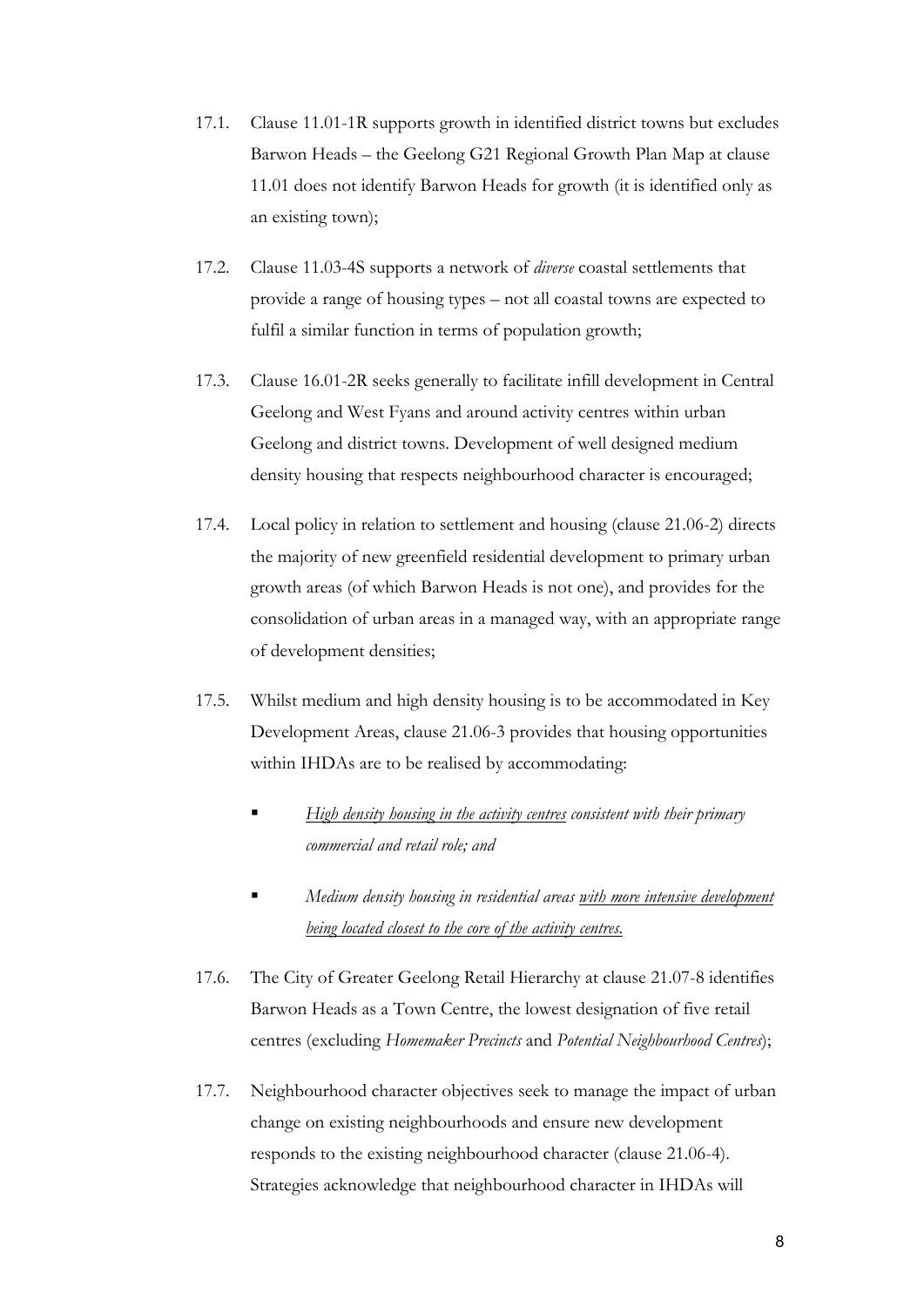adapt and evolve over time, particularly *within and on the edges of activity centres, where land use and development will intensify*;

- 17.8. Policy directed to the Bellarine Peninsula (clause 21.14) recognises that managing urban growth will be critical to retaining the Peninsula's identity and attributes. Objectives seek to preserve the individual character, identity and role of each Bellarine township;
- 17.9. Strategies with respect to Barwon Heads seek to (amongst other matters):
	- *Protect the unique character of Barwon Heads as a coastal village located with a sensitive environment and significant landscape setting; and*
	- *Ensure new housing development complements the character of Barwon Heads and provides for a variety of housing sizes and types.*
- 18. The Council recognises that Barwon Heads is not a growth area but must nonetheless accommodate a level of growth. The Association does not take issue with this broad proposition. However, the strategic context of Barwon Heads and related growth policy clearly does not support a wholesale increase in scale across the IHDA, as contemplated by the Amendment.
- 19. The strategic role of Barwon Heads as suitable for modest growth is affirmed by the *G21 Regional Growth Plan* ("**the G21 Plan**")*.*

# The G21 Regional Growth Plan

- 20. The G21 Plan provides direction for land use and development in the Bellarine Peninsula and does not identify Barwon Heads as a focus for growth – in fact the Plan expressly seeks to *limit growth* to the existing settlement boundary of the town<sup>4</sup>.
- 21. Barwon Heads is also not identified in Map 2 G21 Plan, which identifies the roles and functions of towns within the region, $5$  nor is it depicted in Map 7, which identifies the settlement and growth directions of towns in the municipality<sup>6</sup>.

 <sup>4</sup> Appendix B at page 50.

 $5 \text{ At } \text{page } 9$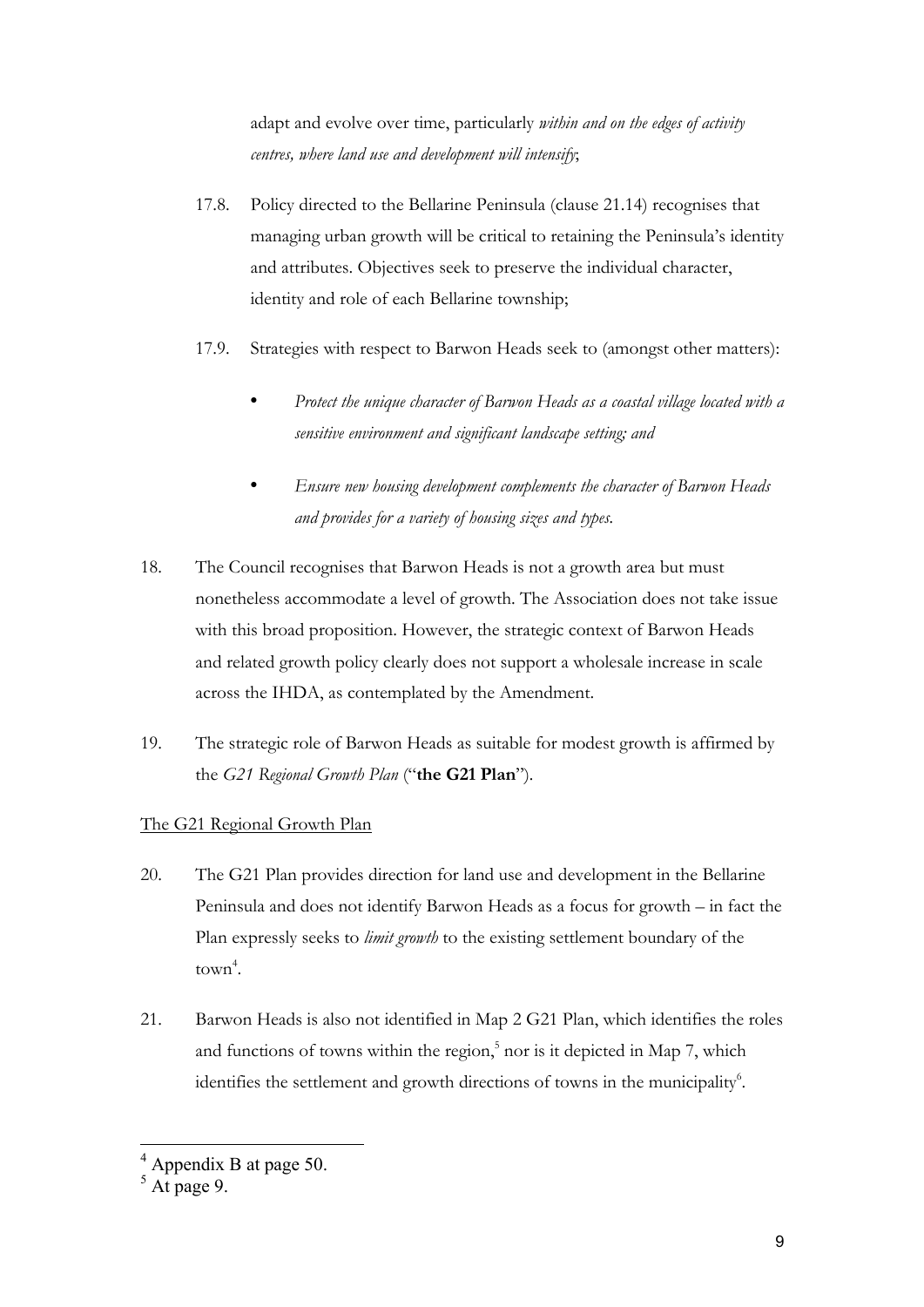- 22. At Table 4.2 *Settlement Growth Capacity* in the *G21 Regional Growth Plan Background Report*, 2012, Barwon Heads is identified as a town (rather than a district town) with a rating of 3 / 5 in terms of capacity for growth, although this ranking is qualified by an anticipated 'low yield'<sup>7</sup> (as is Point Lonsdale).<sup>8</sup>
- 23. The G21 Plan affirms the strategic designation of Barwon Heads for modest growth, consistent with its character as a small coastal town.

# The need for variation within the IHDA

- 24. The introduction of the IHDA was supported by the HD Strategy, which sought to *increase housing density in the most strategically beneficial locations so, that more conventional housing types and densities in other areas can be preserved for longer*. <sup>9</sup> The HD Strategy sought a balanced approach to growth by defining three different area types with reference to the general density and type of development which each area is expected to accommodate:
	- *Key Development Areas; being large existing and future development areas that have the potential to accommodate significant amounts of new medium and higher housing, including mixed use development;*
	- *Increased Housing Diversity Areas; being areas where a mix of high, medium and conventional density housing will be encouraged, with the density of development being highest within the commercial core of the area and lower at the edge of the area; and*
	- *Incremental Change Areas; being residential areas were the majority of new development will be in keeping with Geelong's traditional suburban character.10*
- 25. This approach provided for

 $<sup>6</sup>$  At page 27.</sup>

 $^7$  At page 69.

<sup>8</sup> Note that the G21 Regional Growth Plan identifies Barwon Heads as a **District Town** at Table 4.1, notwithstanding that it is not identified as such throughout the document, see page 68.

 $9$  Page 25.

 $10$  Page 25.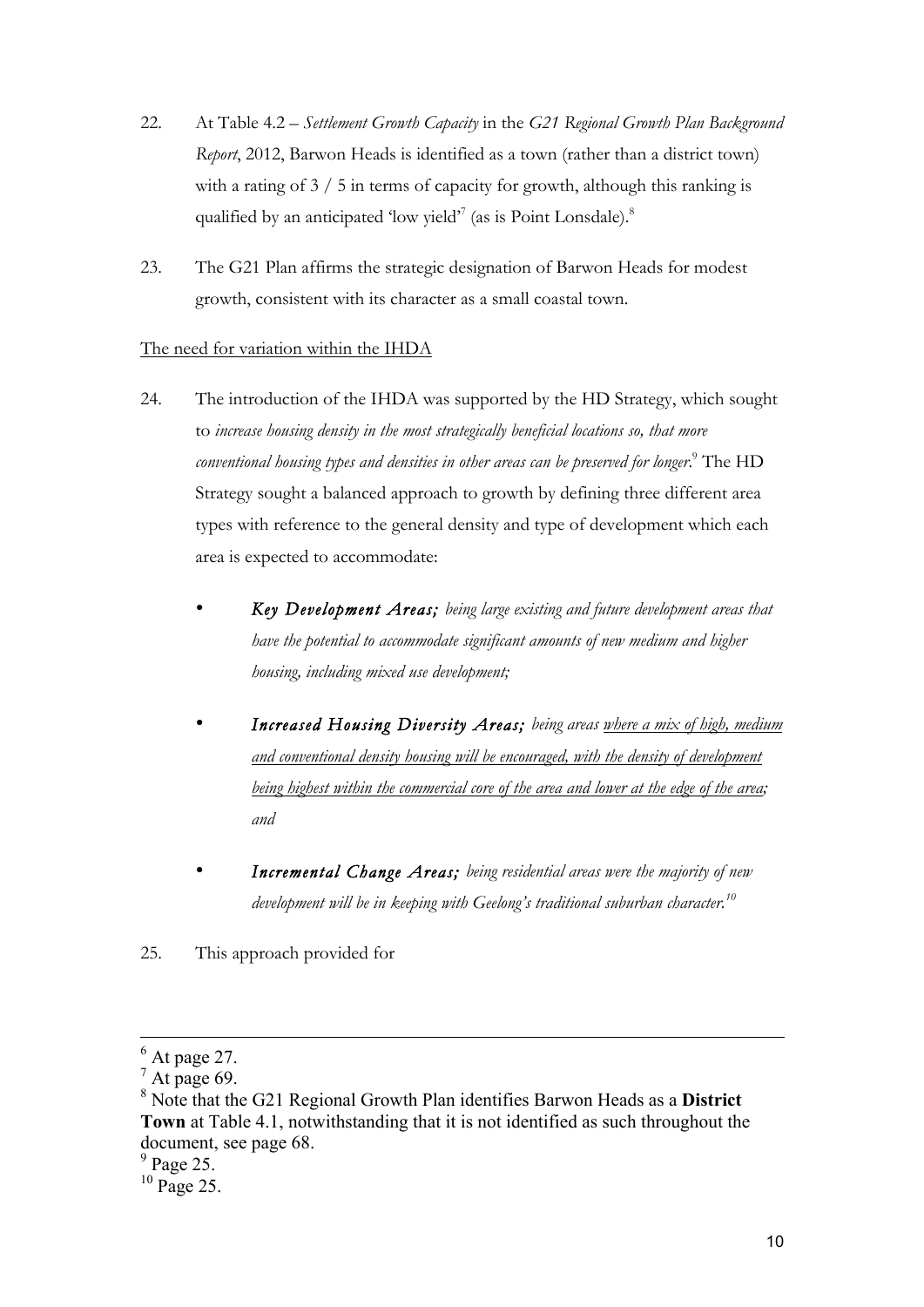- *The most substantial increase in housing densities in key development areas across the city, such as Central Geelong and other large development sites;*
- *A mix of high, medium and conventional housing densities within established urban areas, particularly areas that are within walking distance of activity centres and/or transport hubs; and*
- *The maintenance of more conventional housing densities in other areas.11*
- 26. The HD Strategy depicted at Figure 10 the IHDA concept, with housing densities focussed around activity centres. There is a clear distinction between the Activity Centre Core, Increased Housing Diversity Area and Incremental Change Area.<sup>12</sup>

 $\frac{11 \text{ Page } 25}{\text{Page } 25}$ 

 $12$  Page 34.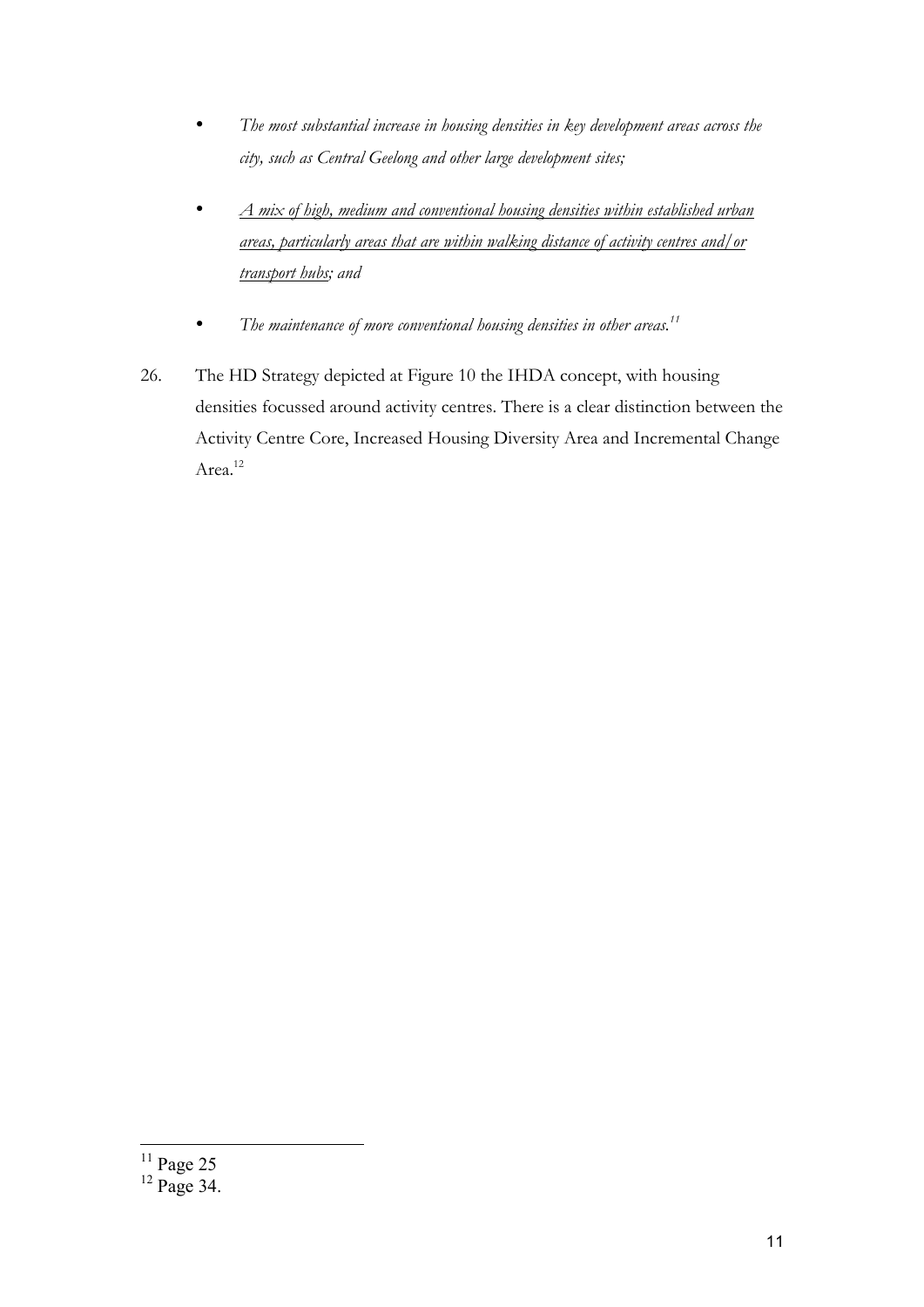Figure 10 **Housing Densities Around Activity Centres** 



*Extract from HDS at page 34.*

27. Table 5 indicates that in respect of all commercial centres / transport hubs a baseline walkable catchment of 400m was adopted, except for Corio Village Shopping Centre and Town and Country Shopping World, sub-regional centres which adopted a catchment of 800m.<sup>13</sup>

 $13$  At page 36.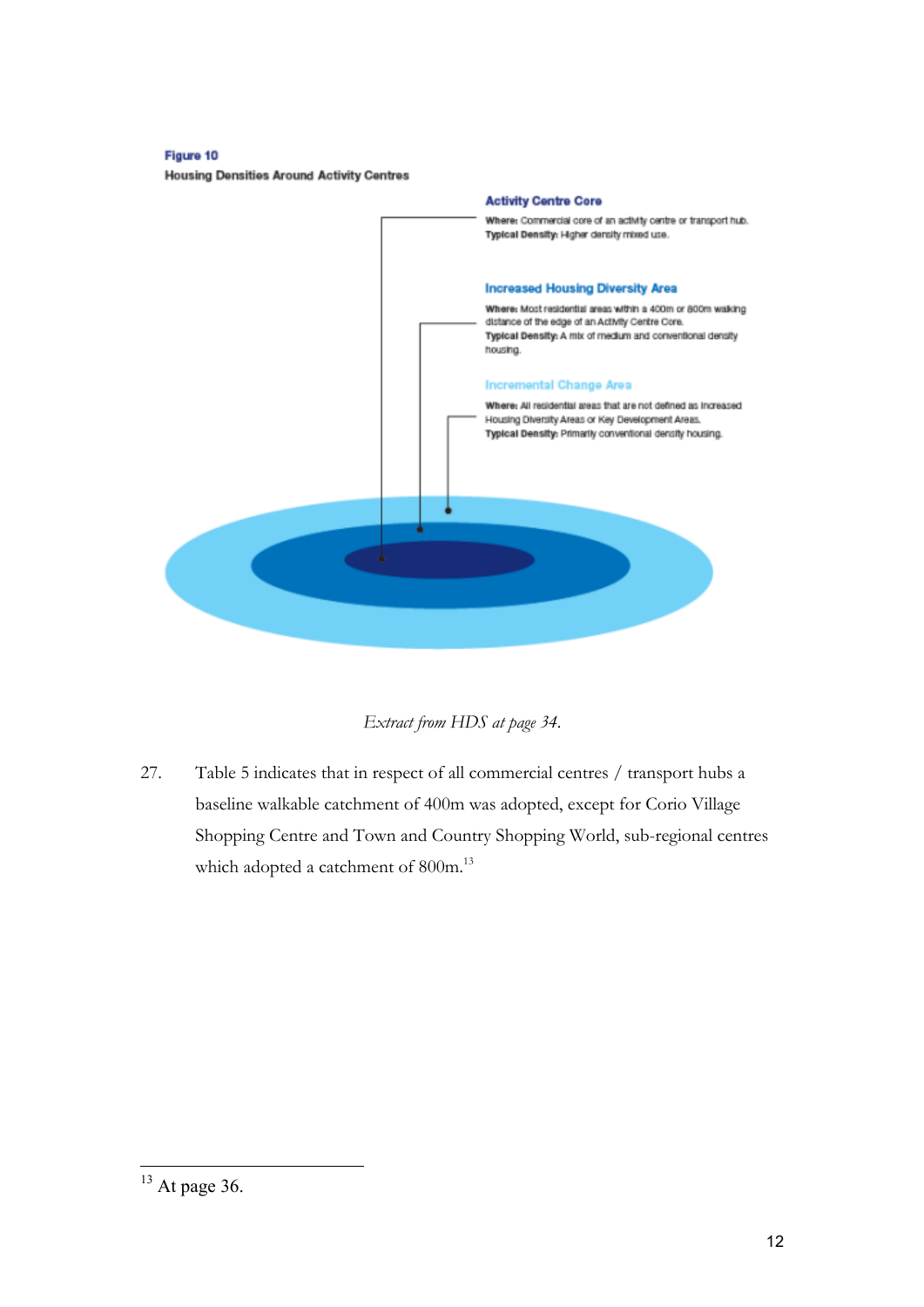## Table 5

|     | <b>Centre/ Transport Hub</b>        | <b>Baseline Walkable</b><br><b>Catchment Adopted</b> |
|-----|-------------------------------------|------------------------------------------------------|
| No. | <b>Sub-regional Centres</b>         |                                                      |
| 1   | Belmont - High Street               | 400 metres                                           |
| 2   | Corio Village Shopping Centre       | 800 metres                                           |
| з   | Town and Country Shopping World     | 800 metres                                           |
|     | <b>Community Centres</b>            |                                                      |
| 4   | Geelong West - Pakington Street     | 400 metres                                           |
|     | <b>Neighbourhood Centres</b>        |                                                      |
| 5   | Bell Park - Separation Street       | 400 metres                                           |
| 6   | <b>Bell Post Shopping Centre</b>    | ×                                                    |
| 7   | Bellarine Village Shopping Centre 7 | $\sim$                                               |
| 8   | Geelong East - Ormond Road          | $\mathbf{r}$                                         |
| 9   | <b>Highton Shopping Centre</b>      | $\mathbf{r}$                                         |
| 10  | Leopold                             | $\mathbf{r}$                                         |
| 11  | Newcomb Central <sup>7</sup>        | ×                                                    |
| 12  | Ocean Grove Market Place            | $\mathbf{r}$                                         |
|     | <b>Town Centres</b>                 |                                                      |
| 13  | <b>Barwon Heads</b>                 | $\sim$                                               |
| 14  | Drysdale                            | $\mathbf{r}$                                         |
| 15  | Lara <sup>a</sup>                   | $\mathbf{e}$                                         |
| 16  | Ocean Grove                         | $\sim$                                               |
| 17  | Portarlington                       | $\sim$                                               |
| 18  | St. Leonards                        | ٠                                                    |
|     | <b>Railway Stations</b>             |                                                      |
| 19  | Geelong Station <sup>6</sup>        | ٠                                                    |
| 20  | Lara Station <sup>®</sup>           | $\mathbf{r}$                                         |
| 21  | Marshall Station                    | $\pm$                                                |
| 22  | North Geelong Station               | ٠                                                    |
| 23  | South Geelong Station               | ٠                                                    |

28. The Association identifies a departure from the 400m template for other townships and as such questions the methodology for Barwon Heads. The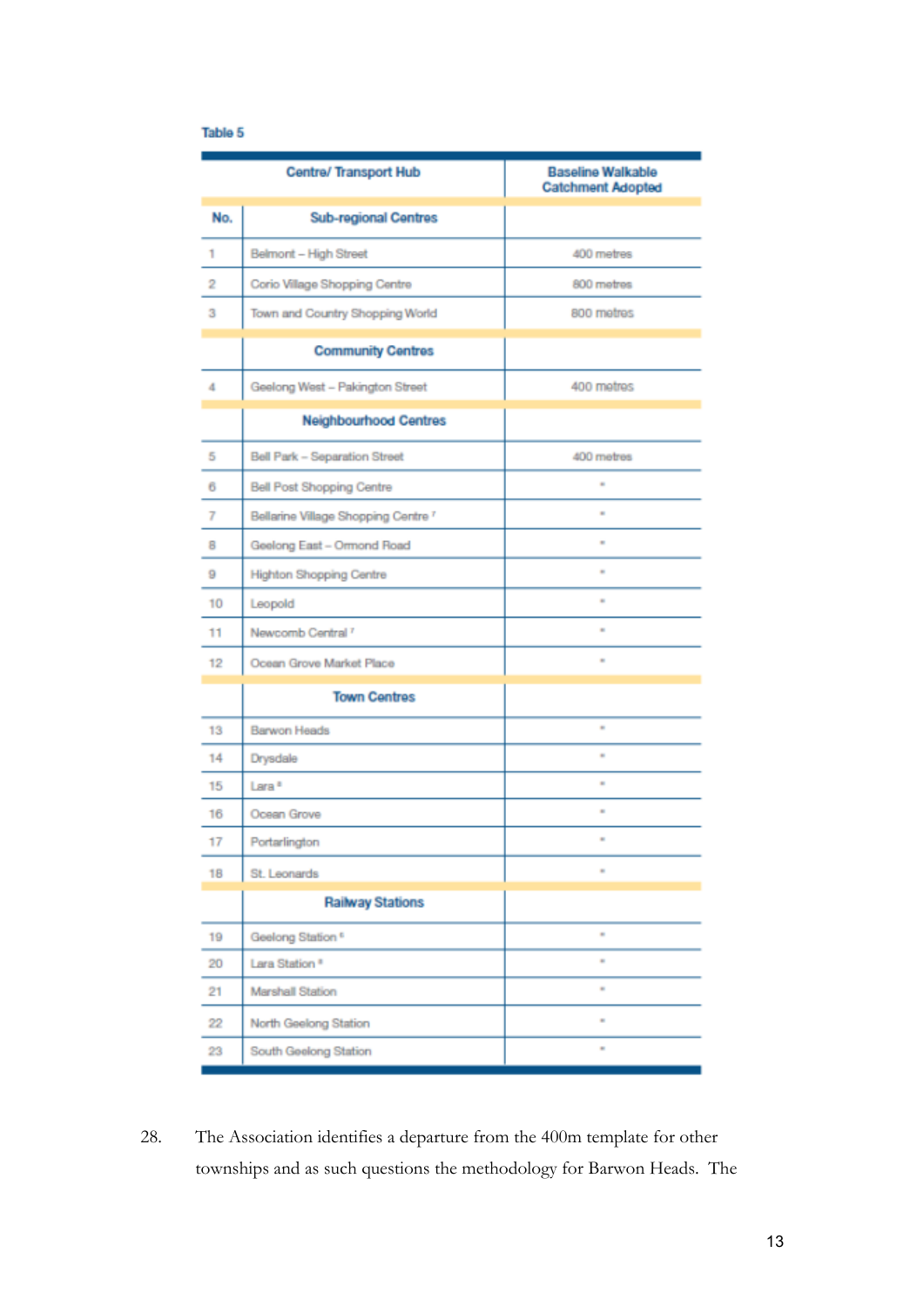topography and size of Barwon Heads is different to those listed above and therefore in our view warrants a different application.

29. Section 4.2.2 *Defining the Boundaries of Increased Housing Diversity Areas* states:

*The base methodology for defining the boundary of each IHDA was to determine the walkable catchment of the activity centre or train station that forms the core of the respective area.* 

*The extent of the walkable catchment for each centre (known as a 'ped-shed') is based on the premise that the majority of people will walk 400m (or 5 minutes) to a community level or lower order activity centre or train station, and 800m (10 minutes) to a subregional level activity centre.14*

- 30. The boundaries of IHDAs were adjusted according to certain considerations.<sup>15</sup>
- 31. The HD Strategy states at 4.2.3 Increased Housing Diversity Area Development Guidelines that within all IHDAs Council will:
	- *Encourage a mix of high, medium and conventional density housing;*
	- *Direct high density development to sites immediately within and adjoining the commercial core of the area;*
	- *Encourage the development of a mix of uses at the commercial core of the area, including residential accommodation above ground floor retailing and commercial uses;*
	- *Ensure that development at the edges of Increased Housing Diversity Areas is sensitive to the neighbourhood character of any adjoining Incremental Change Areas;*
	- *Acknowledge that the residential character of the area will adapt and evolve over time as housing needs and demands change; and*
	- *Utilise the guidelines detailed in this strategy as a basis for decision making for new development, along with the objectives of ResCode and the Greater Geelong*

 $14$  At Page 36.

<sup>&</sup>lt;sup>15</sup> At page 36 and see Appendix 7.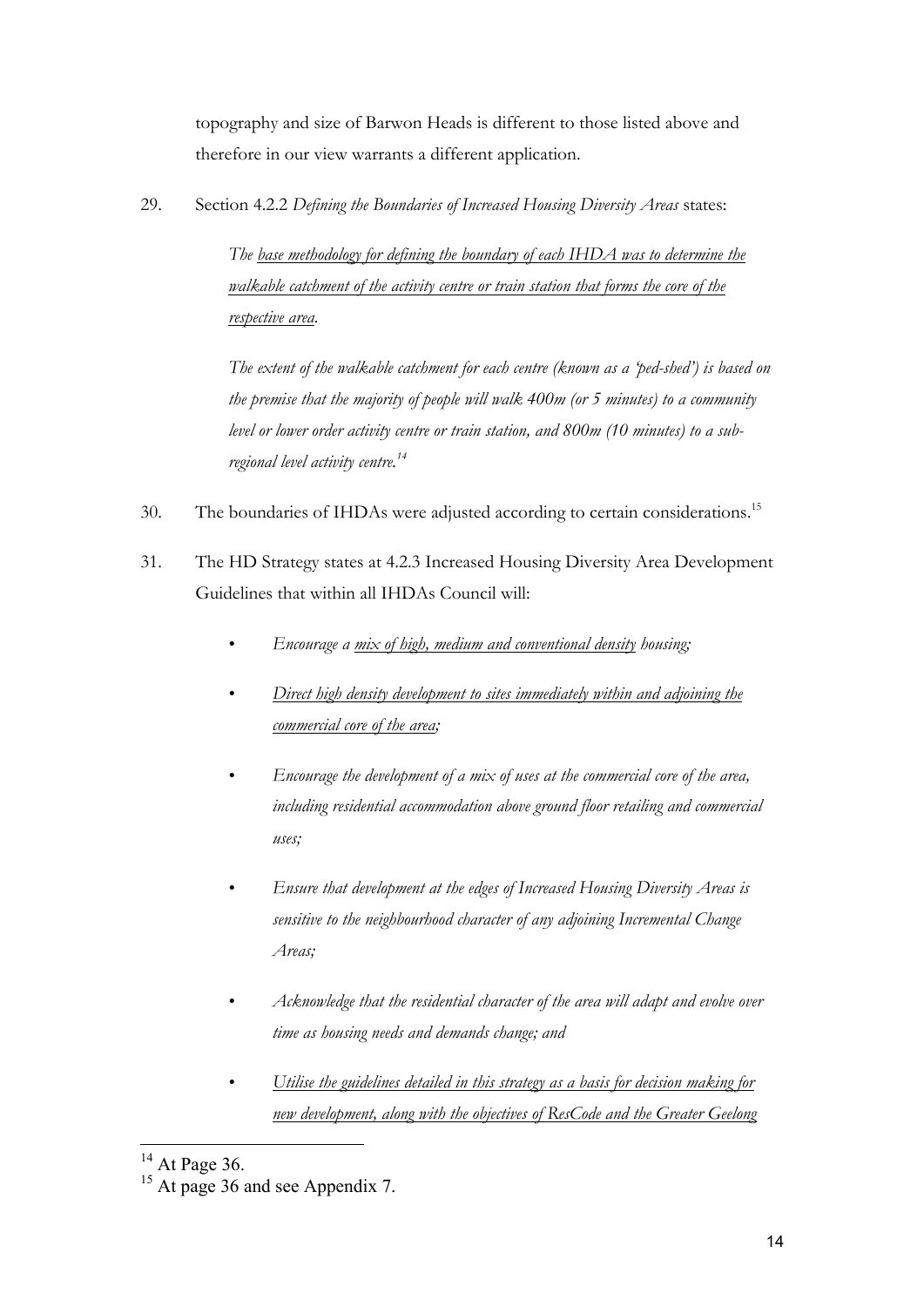*Neighbourhood Character Precinct Brochures – 2001, as well as the directions of any other relevant policy or planning provision which might apply to an area or individual site.16*

32. A capacity analysis included in the HD Strategy concluded:

*The capacity analysis clearly indicates that the capacity of the designated Increased Housing Diversity Areas and Key Development Areas significantly outstrips the expected long term demand for medium and high density housing in the City, without accounting for the capacity of Incremental Change Areas to absorb lower scale multiunit development, the potential for development within the commercial core of established activity centres, or the potential for innovative approaches to increased housing diversity in heritage areas.17*

- 33. A proper review of the HS Strategy reveals:
	- 33.1. A range of housing densities were contemplated within the IHDA, with higher densities focussed in and around the commercial core;
	- 33.2. Whilst the IHDA was sought to be applied to a 400m walkable catchment, it does not follow that the HS Strategy provides strategic support for the blanket application of the 'highest density' development across the entire IHDA;
	- 33.3. The Amendment's failure to distinguish between the high density areas within the IHDA (in the commercial core and immediate surrounds) and those areas in the IHDA intended to accommodate lower density is both contrary to the strategic intent of the IHDA and a serious deficiency of the Amendment;
	- 33.4. There is no substantive basis to apply the maximum densities across the entire IHDA, given the HD Strategy makes it clear that there is no need for increased densities envisaged by the Amendment. Indeed, the approach adopted by the Council elevates the strategic designation of Barwon Heads to a higher order town in terms of housing density.

<sup>&</sup>lt;sup>16</sup> At Page 38.

 $17$  At page 48.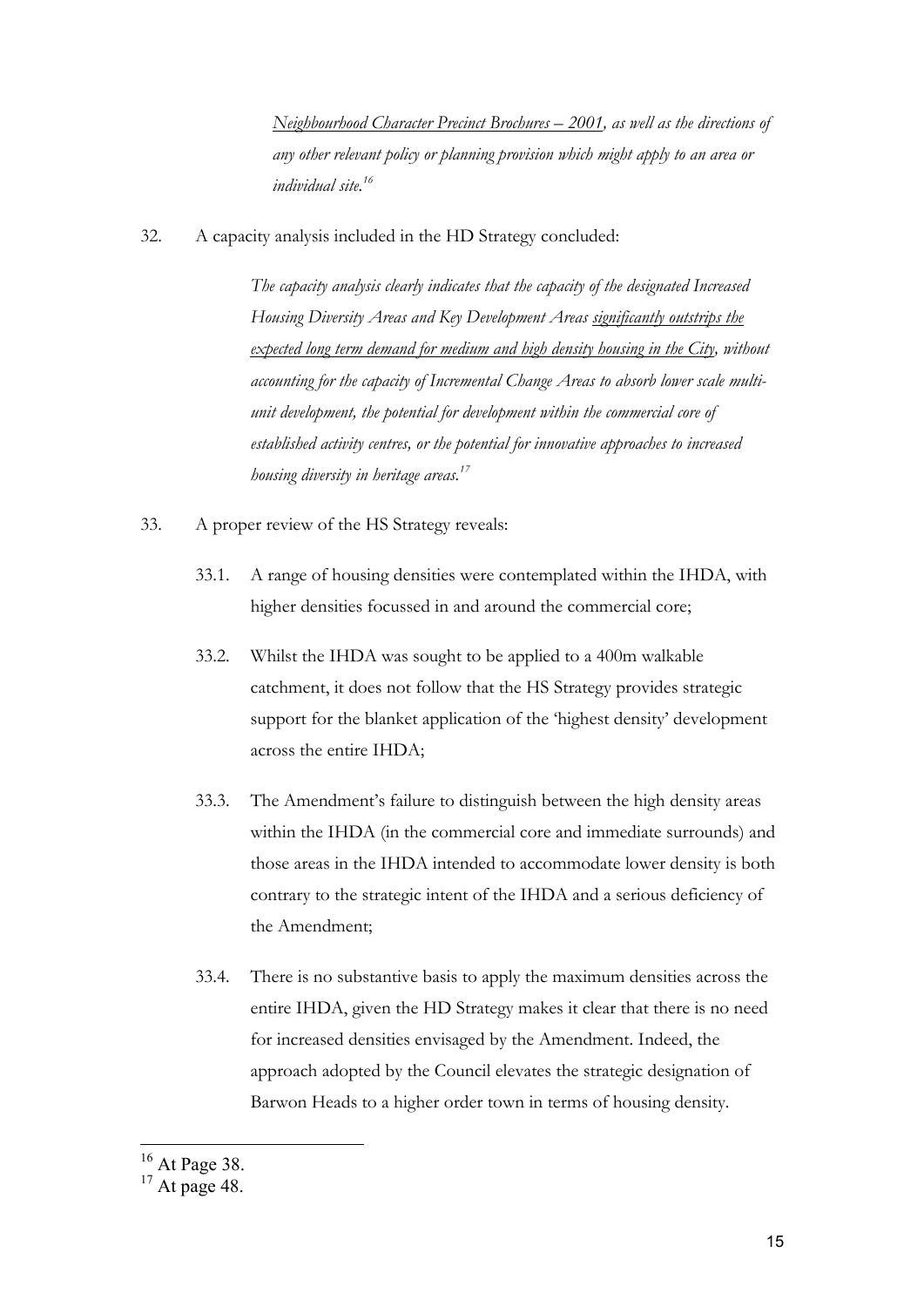- 33.5. The Colac Otway Shire have not applied an IHDA to any of its coastal townships including Apollo Bay. There is no confusion in their planning controls as to what the priorities in the planning scheme area as the DDO's set the scene alone for density and height controls in conjunction with Neighbourhood Character Overlay's used to modify Rescode and provide for clear neighbourhood character objectives and decision guidelines.
- 33.6. The Borough of Queenscliffe also do not impose an IHDA area in Queenscliffe and Point Lonsdale. Queencliffe and Point Lonsdale are larger coastal township than Barwon Heads, which competes with similar tourist trade pressures and a growing population. They have however successfully used overlays over zoning provisions to provide clear planning controls to guide planning decisions.
- 33.7. The IHDA can often be at odds with other planning policies and the case should be better expressed in relation to the existing Heritage Overlays in Barwon Heads which are at odds with the IHDA provisions.
- 34. In effect, the Amendment treats the IHDA as a substantial change area by applying a 3 storey maximum height on a blanket basis. The guidance contained in the design objectives of the proposed clause 22.63 are insufficient to ensure the IHDA area is not treated by the development community as a substantial change area. The proposed clause 22.63 (which does not change the text of the clause in this respect) provides:

## *Design Objectives*

*…*

## *Building Height*

*Encourage two and three storey development. Three storey development should be encouraged on larger sites abutting the activity centre or where the amenity of adjoining properties will not be unreasonably impacted*

35. This does not preclude or discourage 3 storey development elsewhere within the IHDA. The Amendment represents a valuable opportunity to implement the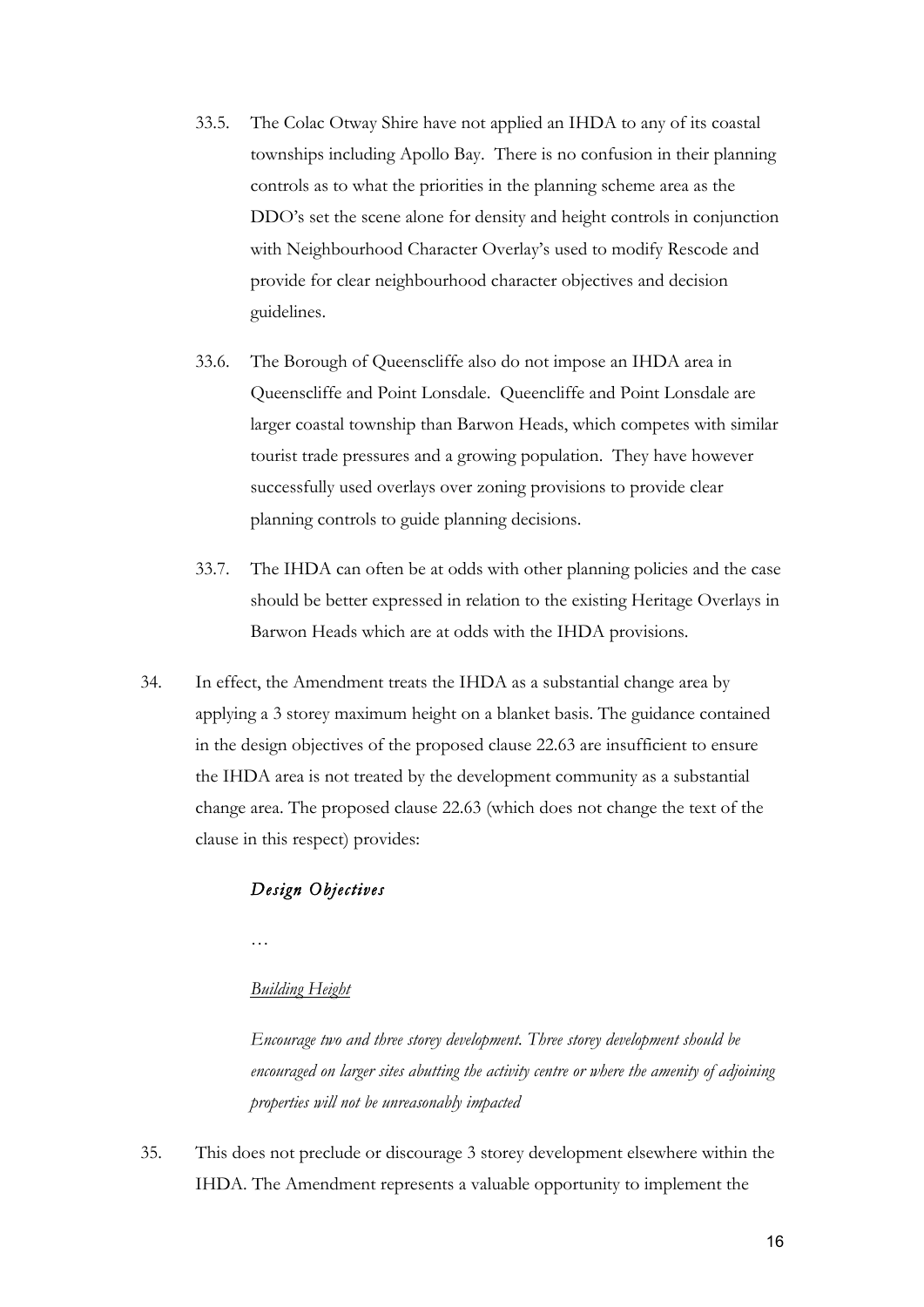intent of the IHDA, which was clearly not to create a vast substantial change area.

36. This was affirmed in the panel report to Amendment C129, which introduced the IHDA. The Panel identified two different interpretations of the IHDA:

*In the evidence and submissions we identify two possible approaches:* 

- *IHD areas are substantial change areas, with the expectation that all the land within them has been targeted for higher density development, or*
- *IHD areas are a looser concept in which some land, but not all, is suitable for higher density development.18*
- 37. The Panel acknowledged demand for medium density development

*The Increased Housing Diversity areas present some of the more difficult considerations for us. A particular difficulty is that the approach taken by Geelong is fundamentally different to recent approaches announced in terms of new residential zones. Geelong's approach and the approach taken for the new zones are very easily confused, and we note this confusion in submissions from Geelong and in the evidence of Ms Glynn where the terms 'IHD area' and 'Substantial Change Area' were used to mean the same thing.* 

*We are concerned that this confusion could lead to decision making (by Council or VCAT) that is at odds with the approach intended in the HDS.* 

*In submissions, Council used the term IHD and substantial change areas to refer to the same areas, but ultimately it will be for later decision makers to decide, unless the scheme is very clear on these issues. Comparing the 'definition' of the two areas shows a difference in respect of built form outcomes.* 

| Housing Diversity Strategy | $DPCD$ advice on new<br>residential zones |
|----------------------------|-------------------------------------------|
|                            |                                           |

<sup>&</sup>lt;sup>18</sup> Page 54.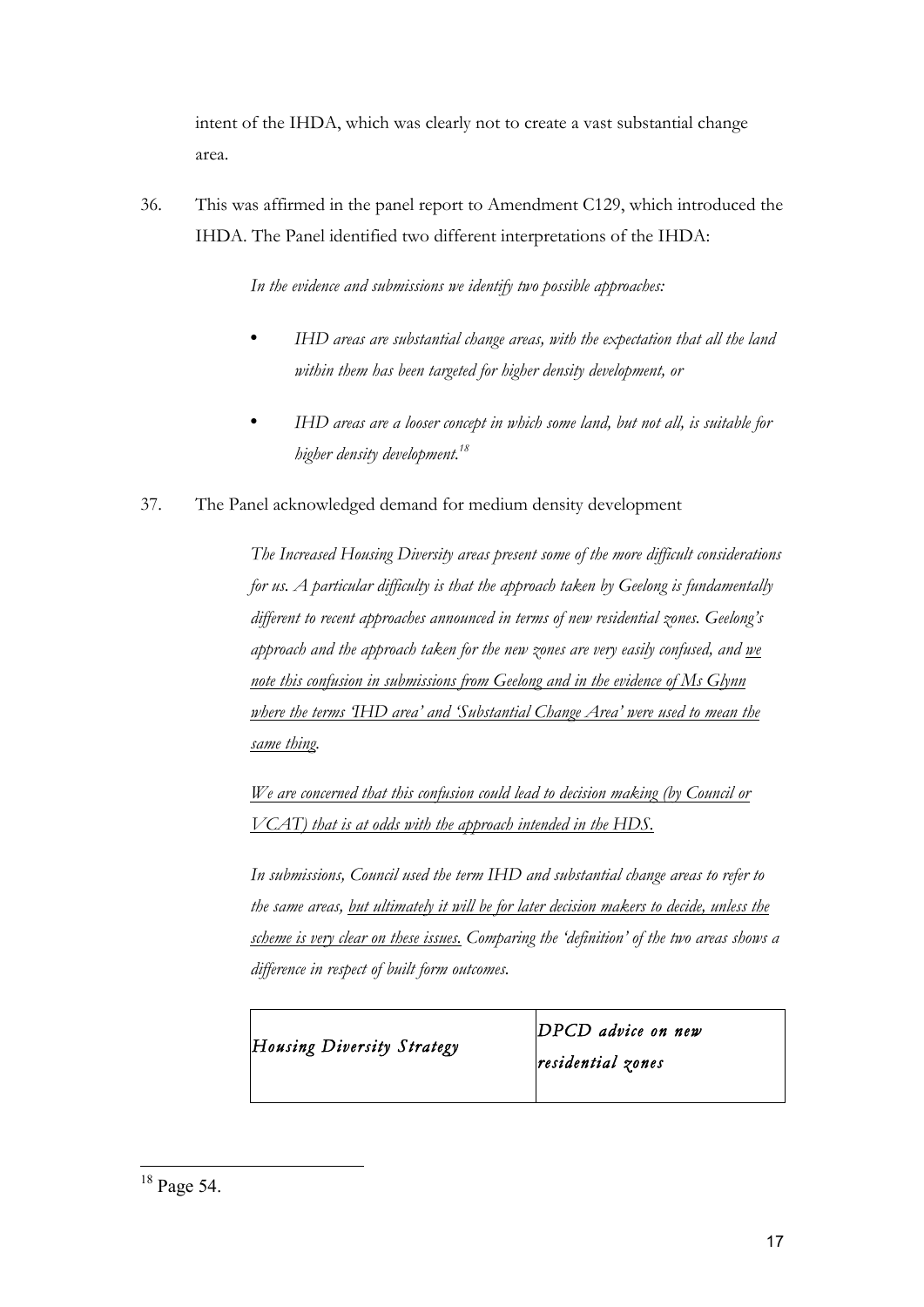| <b>Increased Housing Diversity Areas</b>                                                |                                         |
|-----------------------------------------------------------------------------------------|-----------------------------------------|
| Areas where a mix of high, medium and                                                   | Substantial change areas                |
| conventional density housing will be                                                    | Areas where there will be a significant |
| encouraged, with the density of development                                             | increase in the number of dwellings and |
| being highest within the commercial core of the creation of a new built form character. |                                         |
| area and lower at the edge of the area.                                                 |                                         |
|                                                                                         |                                         |

*The HDS clearly states that a variety of housing types will be created within the IHD areas. The diagram on page 34 of the HDS indicates that within IHD areas there*  will be a mix of medium and conventional density housing. It would seem that not all *the area identified for 'diversity' has been identified for 'development'.* 

*Alternatively, the 'substantial change area' implies that the whole area will be subject to substantial change.19*

38. The concerns expressed by the Panel have in fact been realised. The Tribunal in *Barwon Heads Pty Ltd v Greater Geelong CC* [2018] VCAT 1180 (30 July 2018) granted a permit for a three storey apartment building in Flinders Parade and observed at [3]:

> *It would have been relatively straight-forward for the Greater Geelong Planning Scheme to encourage little to no change in this part of Barwon Heads. If that were the case then developments such as this would likely not even be contemplated, and almost certainly*  easily defeated. But the Greater Geelong Planning Scheme takes a vastly different *approach, applying a residential zone that encourages change, using the schedule to the zone to relax certain design standards, and applying a policy framework that seeks new development that will result in an evolution in character. Further, while changes to the planning controls in Barwon Heads are currently being pursued through a planning scheme amendment, the revised controls and policy framework for this part of Barwon Heads will still support and indeed encourage a development of the scale and type proposed for the review site.*

 $19$  Page 57.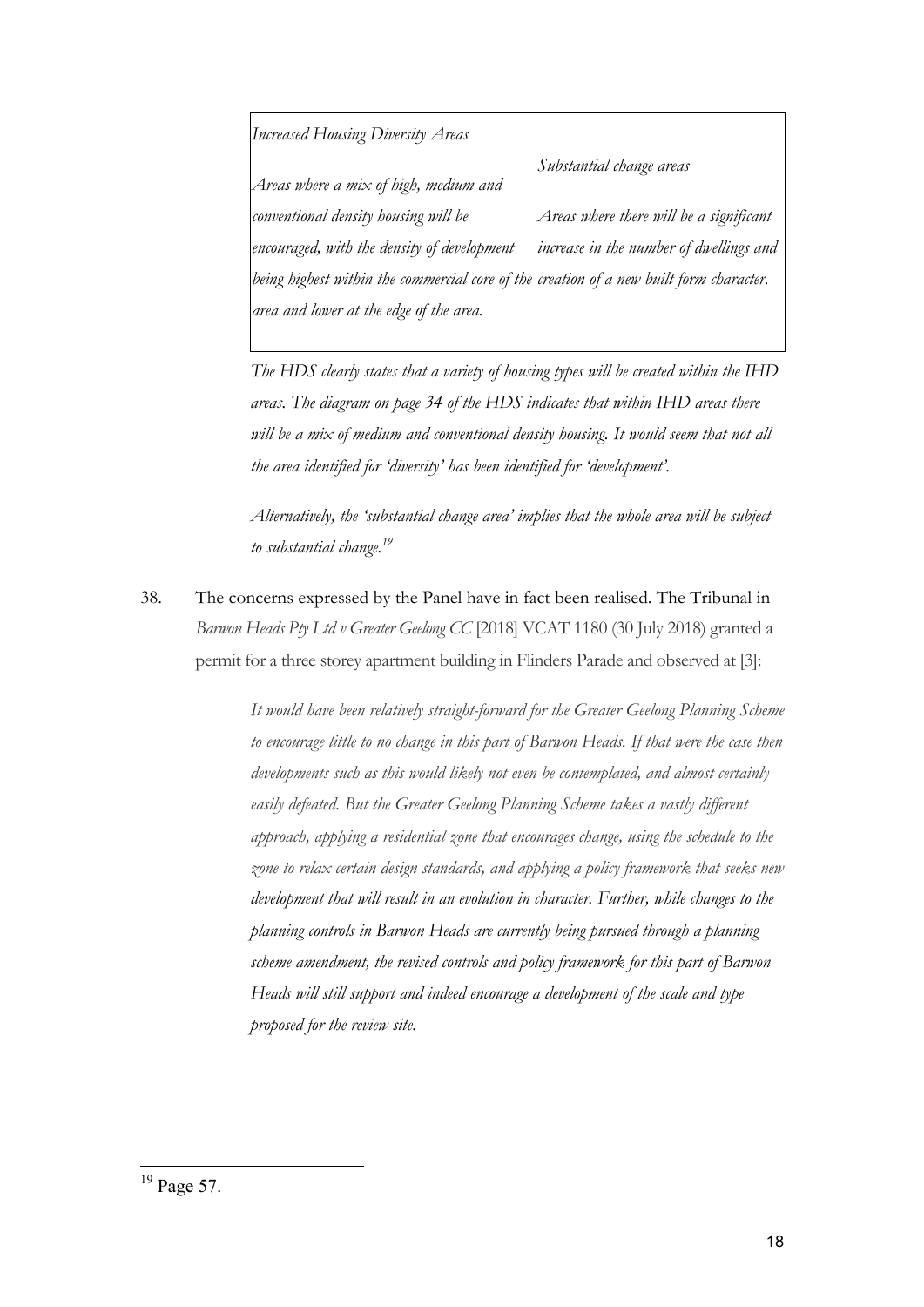

*Extract from Ascui & Co. architects plans for 1 Flinders Parade VCAT – Site location*



SOUTH ELEVATION

*Extract from Ascui & Co. architect plans for 1 Flinders Parade VCAT – Site location*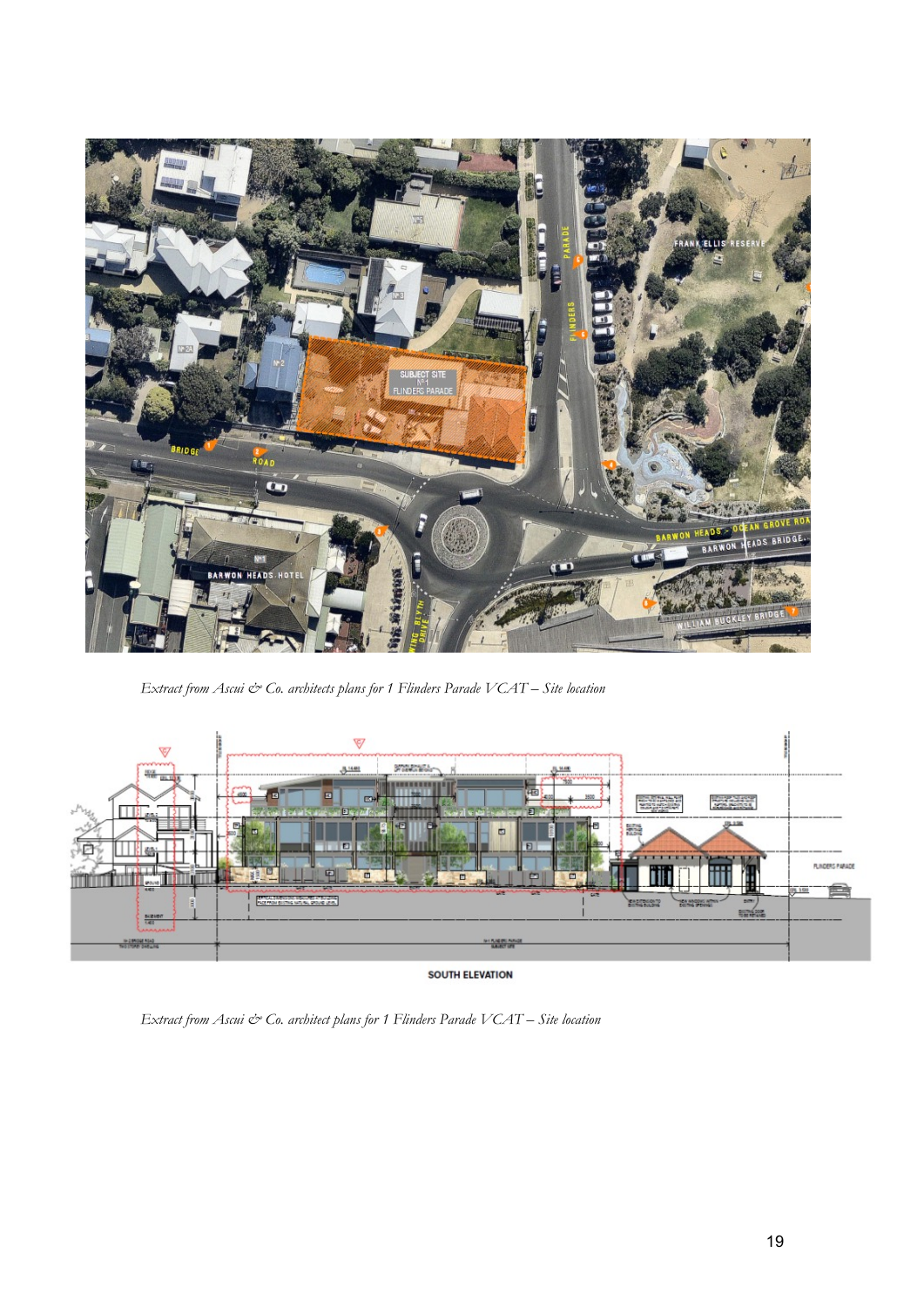- 39. Of course, there may be legitimate debate about the merits of any individual development proposal, however it is clear that the Scheme needs to provide guidance about the scale that is anticipated within the IHDA.
- 40. In another case of interest which expressly noted by VCAT that neighbourhood character guidelines/policy was absent from the planning scheme was in the case of *McCarthy v Greater Geelong CC* [2016] VCAT 265 (24 February 2016)<sup>20</sup> whereby Member Harty refused an application for the construction of two (2) side by side dwellings due to matters relating to neighbourhood character. The pertinent point in this case relates to the discussion at [11]:

*Another GRZ purpose relates to implementing neighbourhood character policy and adapted guidelines. Mr Munn advised that Council's 2001 Residential Character Guidelines, which were a reference document in the planning scheme, have been removed. He submitted Council does not have local guidelines to guide a 'preferred character'. Therefore, proposals must respond to existing neighbourhood character based on a review of the current conditions of the site and surrounds. I agree, and this becomes the foundation for the failure of the proposal. Without the benefit of guidelines that describe the elements of a 'preferred neighbourhood character' that a proposed design could respond to in order to promote an incremental change to the character of an area, any design will need to respond to the established character of this part of Taits Road'.*

- 41. The point in this case is where the planning scheme fails to provide clear neighbourhood controls, there is no indication on what ought to be responded to aside from the established character. The danger in relying on the established character is that a response is often subjective whereas guidelines and policy are objective.
- 42. Thus is it critical the DDO's over the zoning provisions include specific design response detail as provided in this submission.
- 43. Additionally, it is suggested the 2017 Residential Landscape and Character Assessment prepared by Hansen is a listed reference document to better understand the context of character attributes for Barwon Heads.

 $20$ Appendix X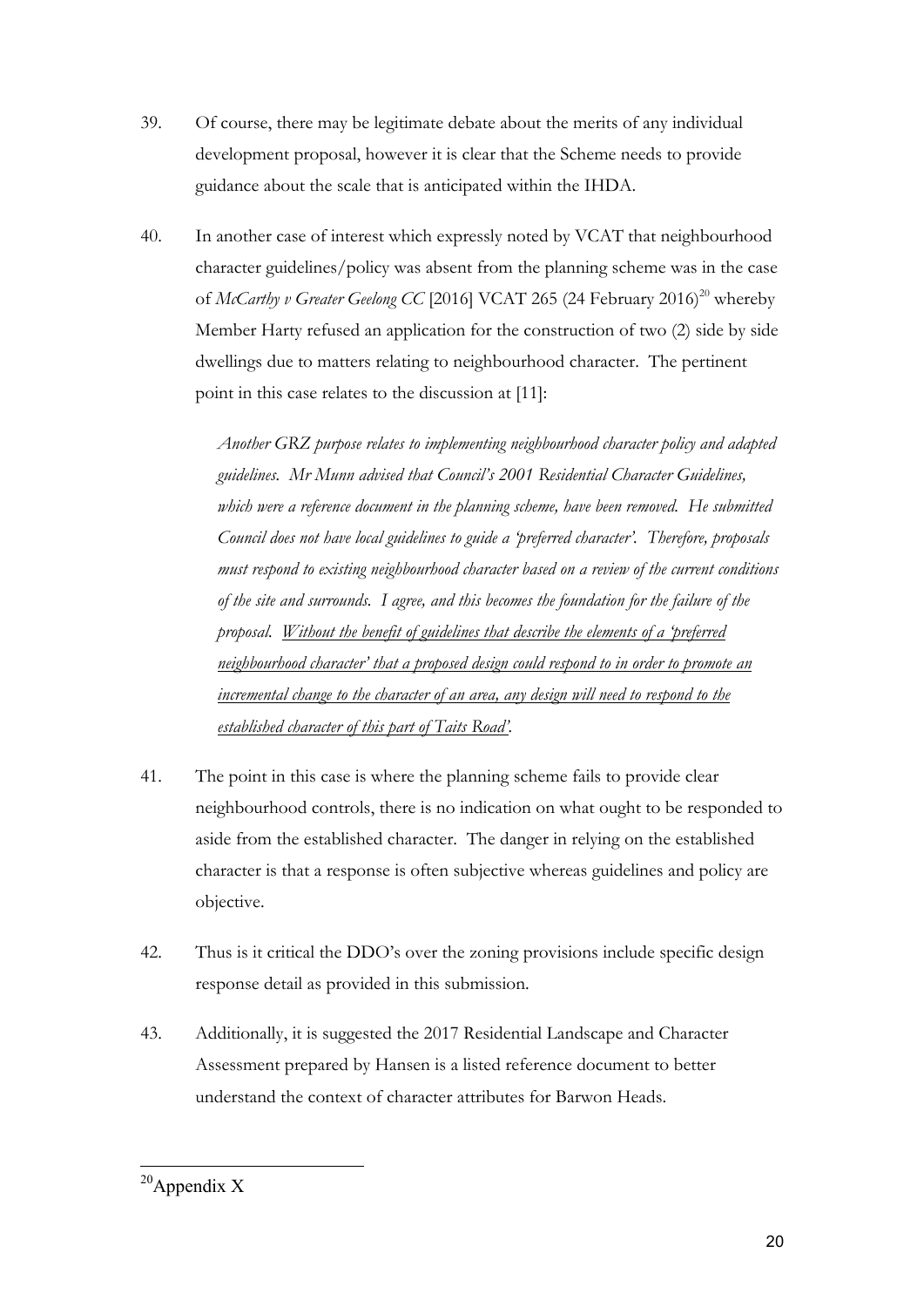## *Amendment C300*

- 44. Amendment C300 implemented the new residential zones, updated local policy by (amongst other matters) introducing a new clause 22.63 Increased Housing Diversity Areas, and included an incorporated document titled *Key Development Area and Increased Housing Development Areas* (July 2009, Updated September 2013) into the schedule at clause 81.01.<sup>21</sup>
- 45. The Panel found that the Amendment was broadly consistent with the strategic planning context, including the existing Planning Scheme and the *Housing Diversity Strategy* that was implemented through Amendment C129, and the application of the new residential zones is a reasonable response to Practice Note 78 (Applying the Residential Zones) and Advisory Note 50 (Reformed residential zones).<sup>22</sup>
- 46. The Council relied on the evidence of Mr Stuart McGurn, then of ERM, who stated at [59] of his expert report:

*… I would anticipate more growth to be experienced in the vicinity of the activity centres rather than the hinterland areas. To this end, I note that both the Housing Diversity Strategy and Clause 21.06 recognise that the density of development within Increased Housing Diversity Areas will be the 'highest within the commercial core of the area and lower at the edge of the area'. Furthermore, the relevant development guidelines require that 'development at the edges of Increased Housing Diversity Areas is sensitive to the neighbourhood character of any adjoining Incremental Change Areas.'* 

47. Ultimately, the Panel made the following recommendation:

*Adopt Council's revised Clause 22.63 (Increased Housing Diversity Areas) (Document 54) subject to replacing the first and second 'general' Design Objectives under 'built form' with:*

• *Encourage three storey development and fourth storey elements on larger sites zoned Residential Growth Zone that abut the activity centre or where the amenity of adjoining residential properties will not be unreasonably impacted.*

<sup>&</sup>lt;sup>21</sup> See the Explanatory Report.

 $22$  Page 1.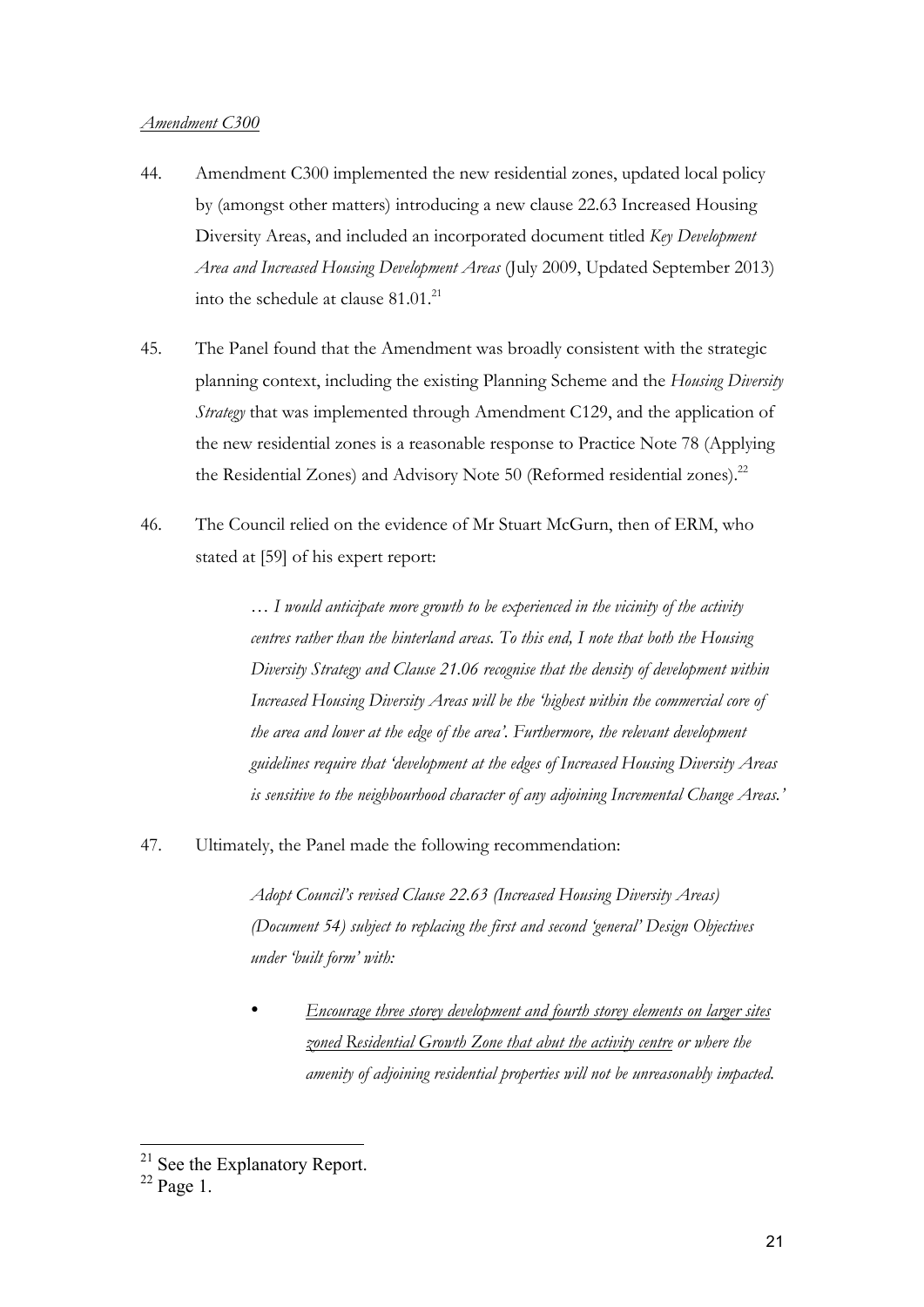- *Encourage recessed third storey (and above) elements to reduce the dominance of the building from adjoining properties and the street.23*
- 48. The Scheme at clause 22.63 states:

*…*

- *Encourage two and three storey development. Three storey development should be encouraged on larger sites abutting the activity centre or where the amenity of adjoining properties will not be unreasonably impacted.*
- *Ensure that the height and bulk of the new development on interface properties, between an IHDA and other residential areas, is responsive to the adjoining character and provides a transition in the built form between areas.*
- 49. The Association submits that this single policy provision is insufficient to guide development within the IHDA in a meaningful way. The planning history set out above indicates that the highest densities were clearly envisaged close to the commercial core. It is both necessary and consistent with the intent of the IHDA to implement built form controls that achieve this outcome. The Structure Plan and proposed built form controls do not go far enough, and indeed fail to address in any meaningful way the need to vary height within the IHDA.
- 50. The Barwon Heads Residential and Landscape Character Assessment at page 43 endorses the position of the Association; that building heights within the IHDA should set a 9m height limit. At the very least, height limits can be effectively introduced into the DDO's as has been done by other Municipalities such as Borough of Queenscliffe and others.

 <sup>23</sup> Page 44.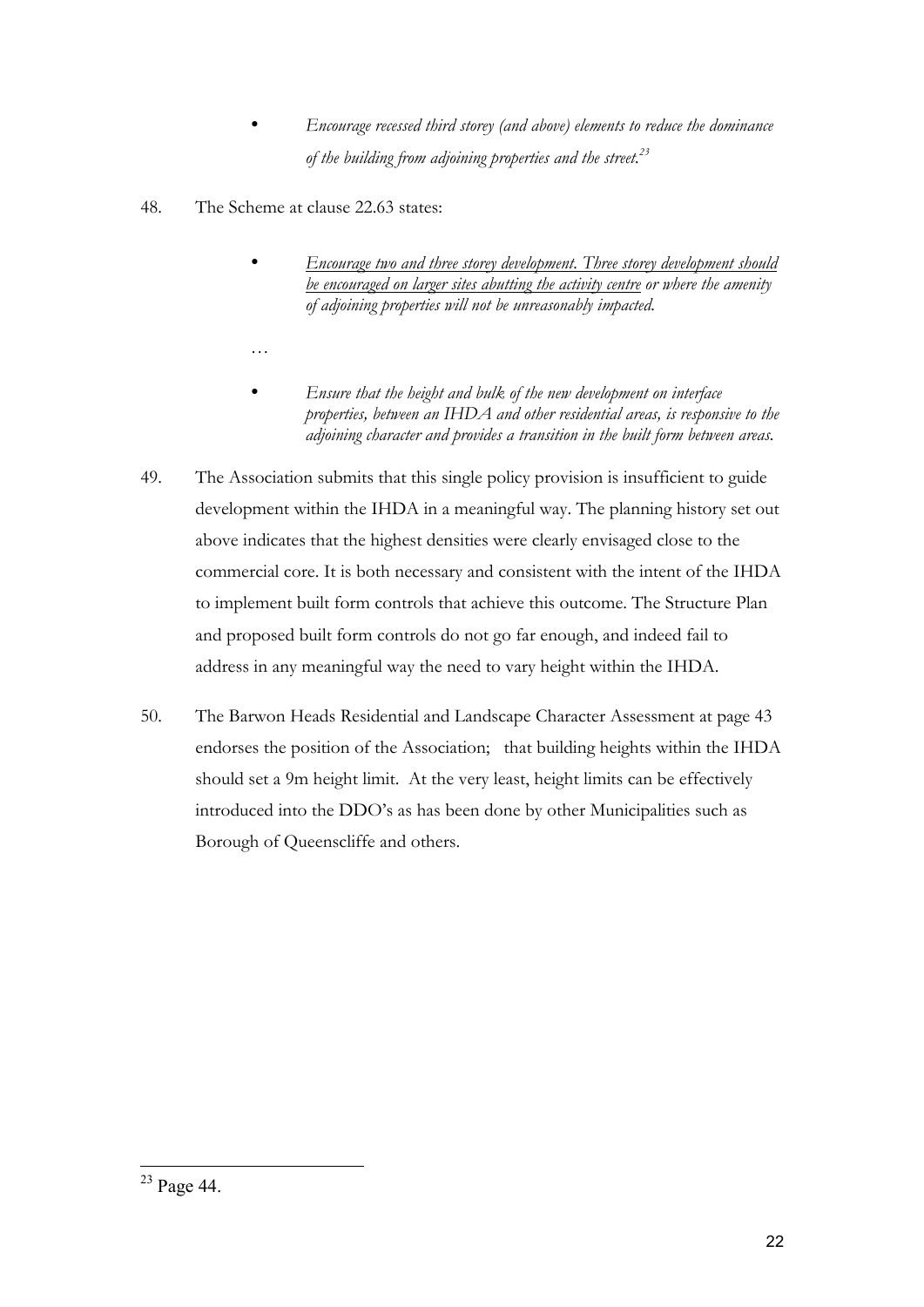### **building height**

traditional residential areas

Building heights are proposed at 2 storeys.

increased housing diversity area

In the IHDA, a 9m height limit should be introduced to allow for some additional flexibility to accommodate the desired diversity. Heights in this area should be specified in meters, rather than storeys

Under the new zone changes any building height must also be introduced through an adjustment to a zone schedule as well as through the proposed DDO.

*Extract from Hansen Partnership report at page 43.*

## **Character considerations and the drafting of the DDOs**

- 51. The Association acknowledges the difficulty in identifying exactly what it is that makes a place special. It is at times easier to define what makes a place special by recognising what it is *not*. The Association submits that the Amendment will facilitate a higher order of scale across the entire and substantial IHDA. This will result in Barwon Heads becoming precisely the type of town that people are seeking to escape when they visit or relocate to Barwon Heads.
- 52. The local character of Barwon Heads is defined not only by built form elements and the relationship between buildings and the streetscape, but also by the overall scale of the commercial village and surrounds – allowing an overall scale increase across the entire IHDA area is an unacceptable proposition – it will bring about a level of change that will fundamentally alter the character of Barwon Heads. The anticipated 'evolution' of character does not encompass a wholesale increase in scale across the IHDA area.
- 53. The Association submits that DDO41 and DDO42 both fail to capture the elements of Barwon Heads that make it an attractive coastal town. The proposed built form controls need to be stronger in order to adequately preserve the identity of Barwon Heads. The Association has prepared modified DDOs for discussion.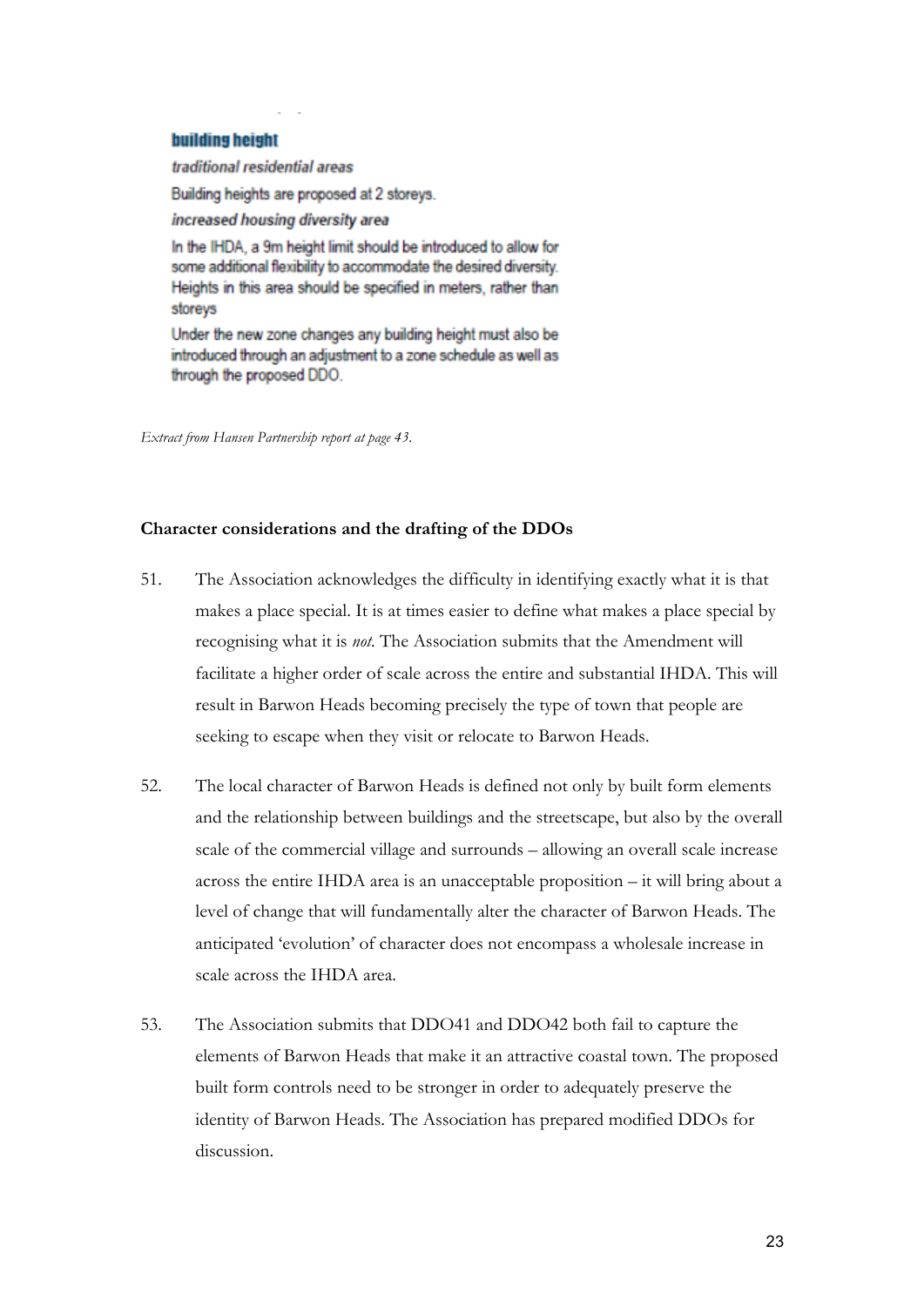## **Third party notice**

- 54. The Association strongly opposes the Amendment insofar as it minimises the potential for third party participation in planning decisions. Third party rights are an important part of the Victorian planning regime. The removal of third party rights in this instance is likely to generate negative planning outcomes, as the DDOs as currently drafted are not sufficiently clear and do not provide adequate guidance with respect to character.
- 55. As a default, we would ask that if the Panel were of the view to support a 11m height limit in the DDO42 (which we strongly contest), then the DDO42 would provide for advertising/notification requirements for any design response over 9m in height as a starting point.

## **Environmental Issues**

- 56. The Barwon Heads township is located in a fragile and vulnerable coastal environment. It is low lying, surrounded by water to the north, east and south and the wetlands to the east. As such it subject to poor surface drainage, groundwater levels near the surface and the risk of flooding exacerbated by climate change risks.
- 57. State policy at clause 12 Environmental and Landscape Values; clause 21.01 Biodiversity; clause 12.02 Coastal Areas; Clause 12.05 Significant Environments and Landscapes; clause 13 Environmental Risk and Amenity; clause 13.01 Climate Change Impacts, are all considered within the context of setting the scene on environmental and coastal considerations.
- 58. Barwon Heads is surrounded, in part, by crown land governed under the *Crown Land (Reserves) Act 1978*. The relevant land managers in relation to Barwon Heads include the Barwon Coast Committee of Management (BCCM) and DELWP. The BCCM is responsible for managing 13km of coastal reserve which includes significant public open space, foreshore, car parks, caravan parks and public infrastructure. These areas invoke significant tourism and community usage and is proposed to be used more intensively into the future.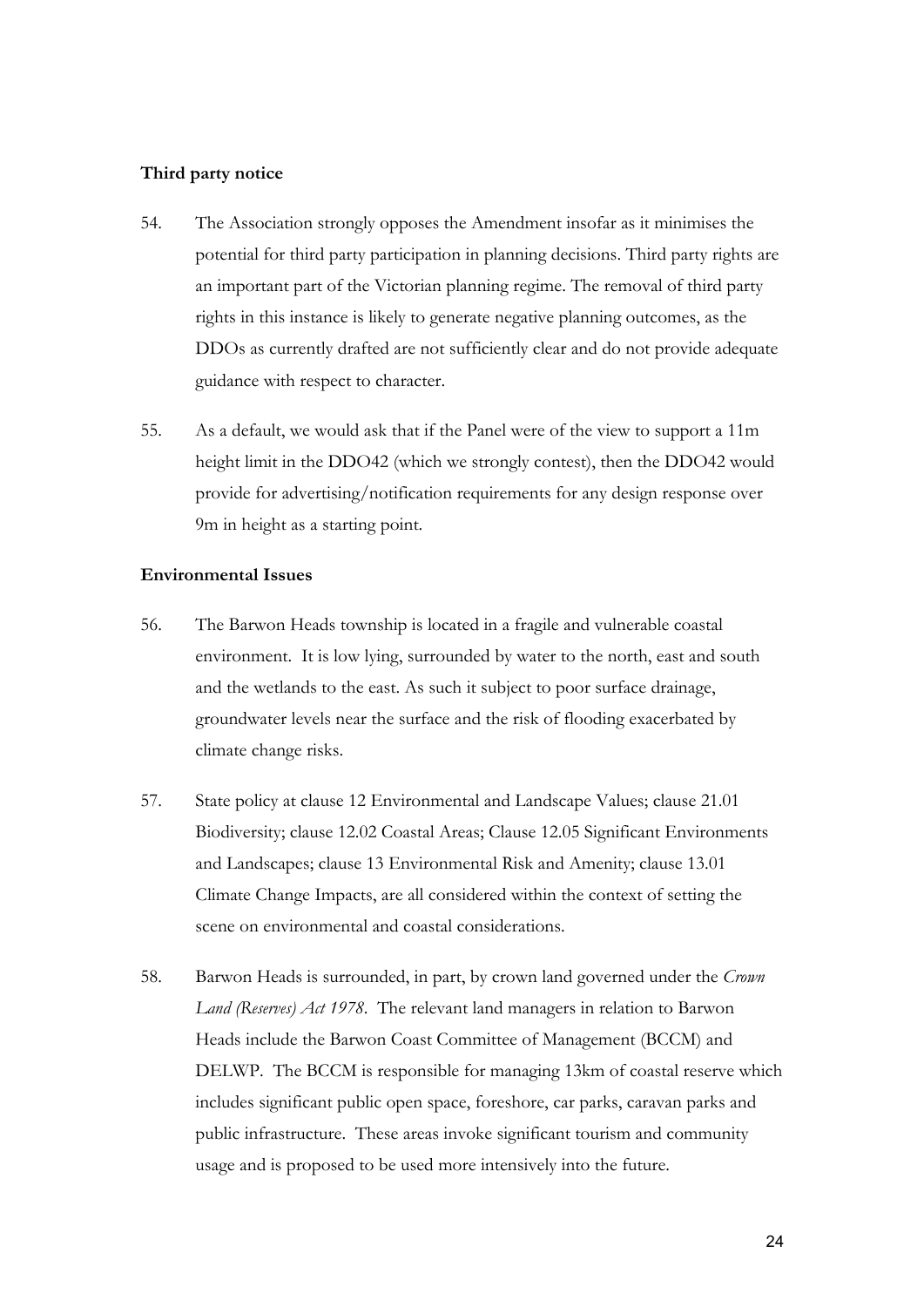- 59. The management of this land is governed by the new *Marine and Coastal Act 2017* (MaCA) which has now superseded the *Coastal Management Act 1995*. The MaCA places an emphasis towards a collaborative approach between the public and private land use. There is an opportunity in the structure plan to reflect this linkage and a collaborative approach to be open to potential opportunities in the future for collaborate land use opportunities.
- 60. In addition, the Victorian Coastal Strategy 2014 is the key strategy governing the management of the Victorian coast line and provides a long-term vision for the planning, management and sustainable use of our coast. The strategy was established under the *Coastal Management Act 1995* (now MaCA) and provides the policies and actions that are required to be implemented over five (5) years to help achieve that vision.
- 61. All planning and land use decisions under this *Planning and Environment Act 1987*  must consider the *Victorian Coastal Strategy 2014*. For instance, decisions must take into account a projected sea level rise of 0.2 metres by 2040 in established areas and 0.8 metres by 2100 in undeveloped coastal areas.
- 62. The *Victorian Coastal Strategy 2014* has five key issues include: Managing population growth; Adapting to a changing climate; Managing coastal land and infrastructure; Valuing the natural environment; Integrating marine planning.
- 63. The Amendment whilst providing strategy for managing population growth by usage of new zones and overlays, in our view lacks sufficient opportunities to collaborate with land managers to collaboratively work towards climate change adaptation and valuing the natural environment.
	- 64. The VAGO report (Protecting Victoria's Coastal Assets March 2018) noted land managers have not used land use planning controls or planning scheme overlays consistently or to their full potential, to protect coastal assets from current hazards and the predicted impact of rising sea levels because of climate change in priority areas that limit land use and development options away from hazardous zones.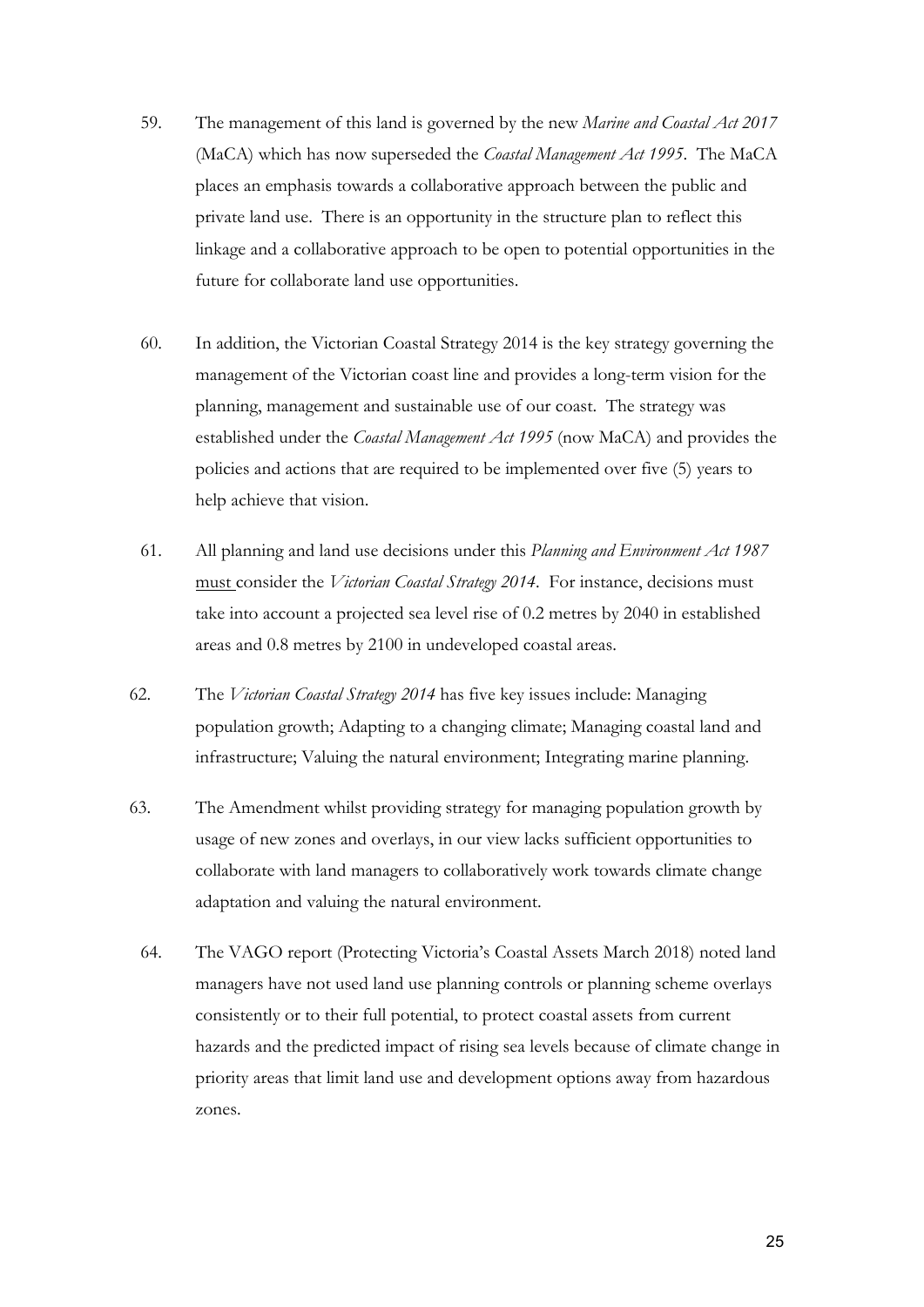- 65. The G21 Geelong Region Plan is a strategic planning framework prepared to govern. Policy 1.3 to maintain and restore our natural assets, identifies the Coast as the focus of development pressures and tourism uses and is included the most fragile and vulnerable ecosystem in the G21 Region. This is driven to predominately future impacts from climate change, increase in traffic and general increase associated with growing residential numbers and tourism pressures.
- 66. This plan has identified the need to establish regional policies for unifying management approaches, protect coastal values, preserve land in private ownership and desire for contiguous public access along the coast. The key policy response includes an emphasis for renewable energy, minimise waste and to demonstrate environmental leadership.
- 67. The Amendment ought to place strong emphasis on the key environment issues including adaption and climate change, Barwon River environs, World Heritage areas of Lake Connewarre and significant coastal landscapes, wetlands and riparian zone that are unique to Barwon Heads.

## **Drainage and Sewerage**

- 68. More intensive development will increase pressure on stormwater and sewerage assets servicing the township. Such development is likely to increase the stormwater volumes and contaminant loads in high rainfall events and with a reduction in permeable areas will result in increased risks to the Barwon Rover estuary which increases the public health risk particularly during summer period. Due to the low-lying nature of the land Council's has advised that it is not possible to install litter traps and detention basins.
- 69. The impact of increased development, with increased sewerage generation, coupled with the low-lying land and high groundwater levels increase the public health risks associated with pump station failures and pipeline blockages and groundwater intrusion into our sewers.
- 70. More intensive development will increase pressure on stormwater and sewerage assets servicing the township. Such development is likely to increase the stormwater volumes and contaminant loads in high rainfall events and with a reduction in permeable areas will result in increased risks to the Barwon Rover estuary which increases the public health risk particularly during summer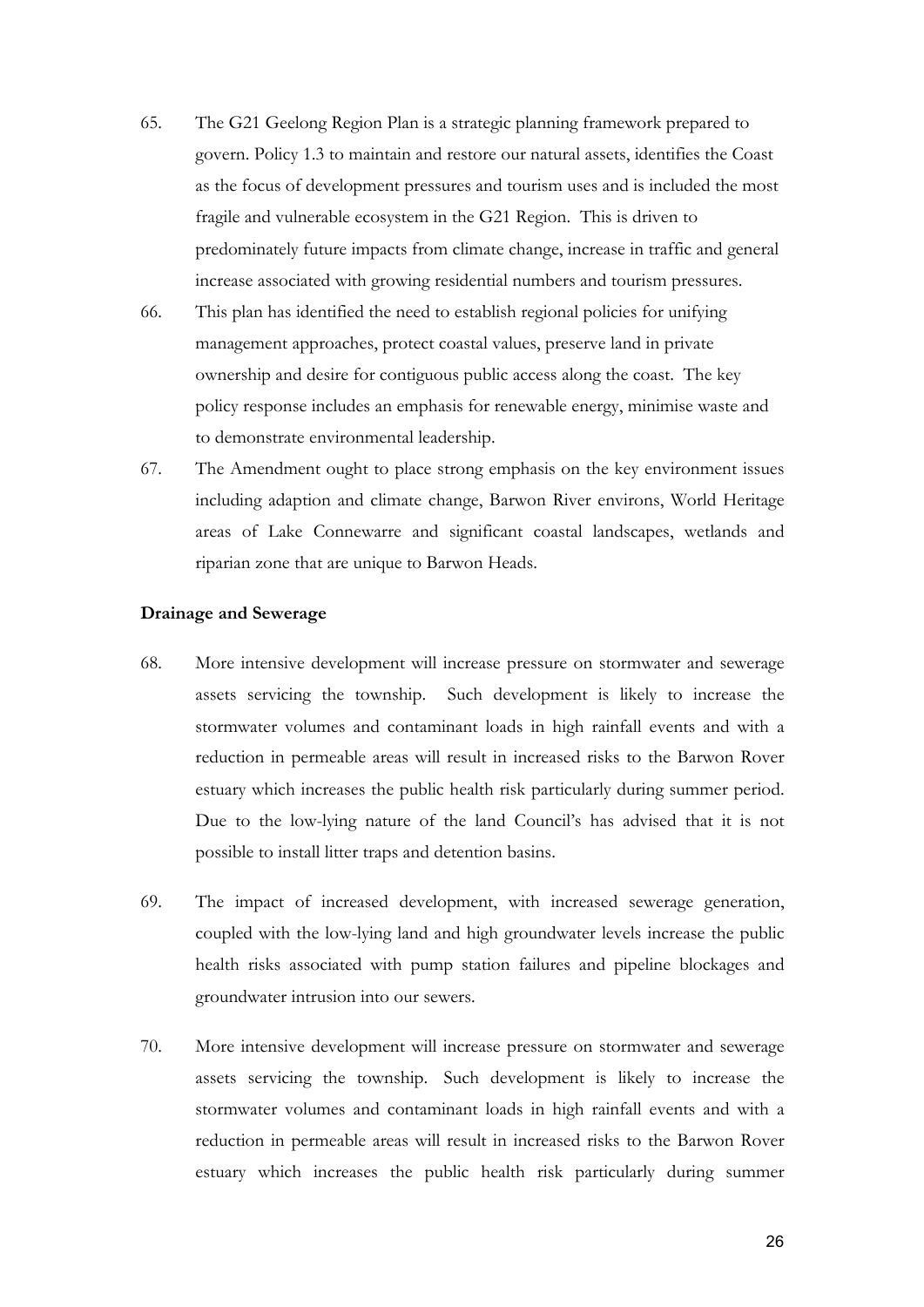period. Due to the low-lying nature of the land Council's has advised that it is not possible to install litter traps and detention basins.

- 71. The impact of increased development, with increased sewerage generation, coupled with the low-lying land and high groundwater levels increase the public health risks associated with pump station failures and pipeline blockages and groundwater intrusion into our sewers.
- 72. The Barwon Heads community need a planning scheme that clearly identifies on the township character, that is clear on the preferred design response as it relates to reformed zones and overlays and a clear cap on height controls that will secure the low scale village ambience of this coastal hamlet.

## **Parking and Traffic**

- 73. State policy at clause 18.01 seeks to create a safe and sustainable transport system by integrating land use and transport. Improvements to public transport should be coordinated with the ongoing development and redevelopment of urban areas.
- 74. Clause 18.01-2R addresses the Geelong G21 transport system and supports improved transit and access within Geelong and the wider region. With improved access comes increased congestion, particularly during the summer months.
- 75. The time to plan for increased traffic volumes is now. The Council should be required to set out to the Panel proposed actions to manage traffic and parking within Barwon Heads. There are traffic management mechanisms available to the Council to manage traffic. However, parking considerations are more difficult, given the lack of public transport and significant commuter population in the area.
- 76. The Association is keen to ensure that parking dispensations are not afforded to developers in Barwon Heads in the same way that they are in inner urban Melbourne. The waiver of car parking needs to address local characteristics. It might be said that the Scheme already requires consideration of local context in terms of access to public transport and similar, when considering a waiver in a given permit application. The Association would like to see more holistic long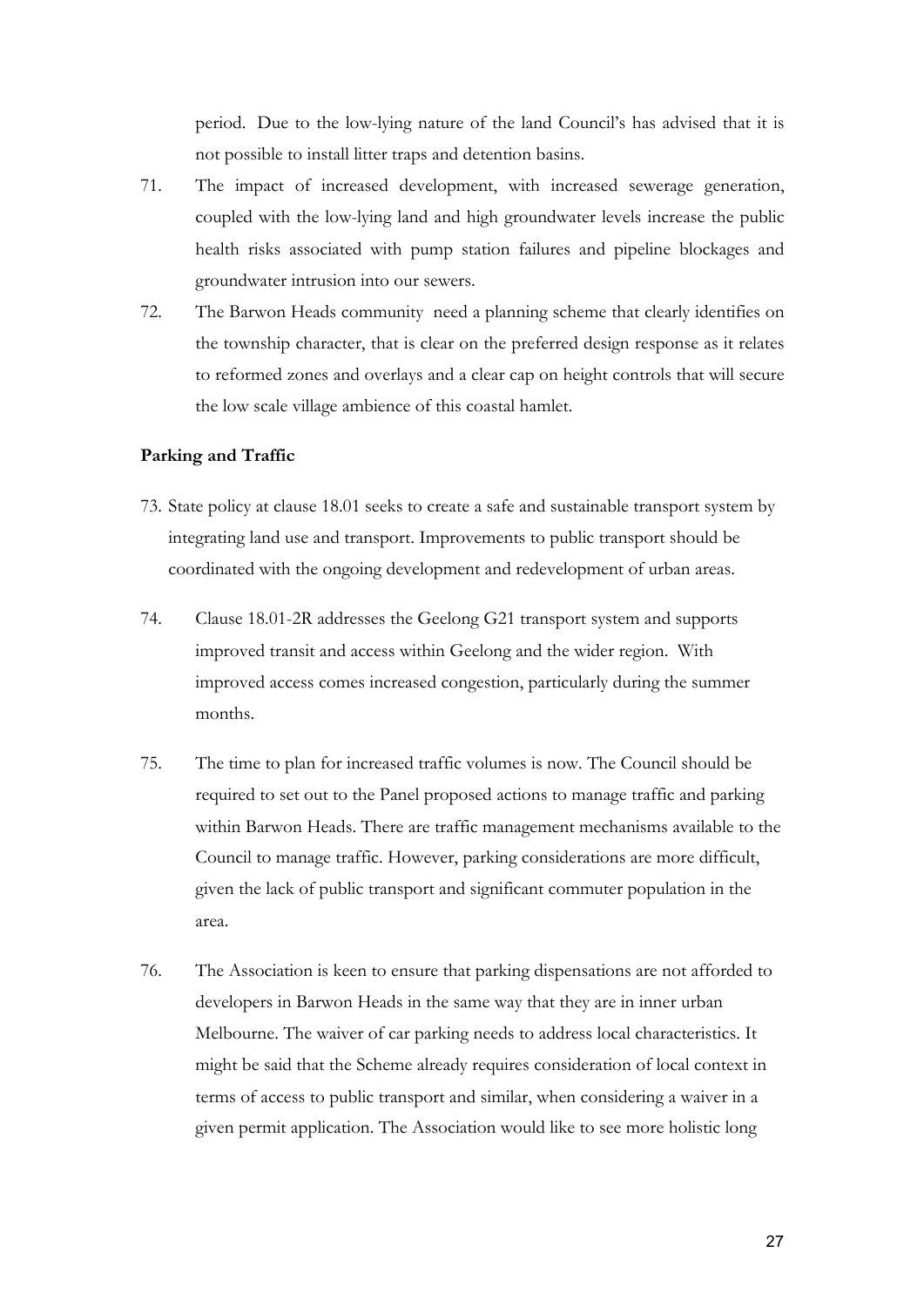term planning for parking in Barwon Heads. This planning should be incorporated into the Scheme.

- 77. The Association continues to rely on its submission addressing parking and traffic issues.
- 78. Parking, traffic and associated issues such as pedestrian amenity cause considerable friction in Barwon Heads. The conflict between meeting an insatiable car parking demand needs to be balanced with maintaining the coastal village character and the informality of our local streets. The parking demand is constant and is not confined to peak holiday times.
- 79. There is an expectation that there will be a major increase in population and visitors throughout the year. There is very little signage to direct drivers to parking, and very little parking is limited by maximum time requirements. The Association is concerned that over time, the Council's waiver of statutory car parking requirements, coupled with significant growth has resulted in a parking supply problem. No major traffic and parking improvements are recommended in the Structure Plan. The Association's submission #13 identifies specific transport and parking actions that should be included in the Structure Plan.
- 80. The Association supports Council's commitment to undertake a Barwon Heads Traffic and Parking Study. This should be undertaken as a matter of urgency and should include options identification, consultation and an implementation program for agreed actions. The Association does not agree that the problems are limited to a two-month holiday season peak and the BHSP17 position that:

*'outside of these peak times volumes on the arterial are collector roads are generally within the capacity of these roads and consistent with their function under the road system. Likewise, for parking outside of the key peak periods there is generally sufficient capacity within the commercial areas to cater for parking demands.24*

81. These problems extend well beyond a two-month peak period. We strongly believe that traffic and parking problems are serious issues throughout the year,

 $24$  Page 15 of BHSP17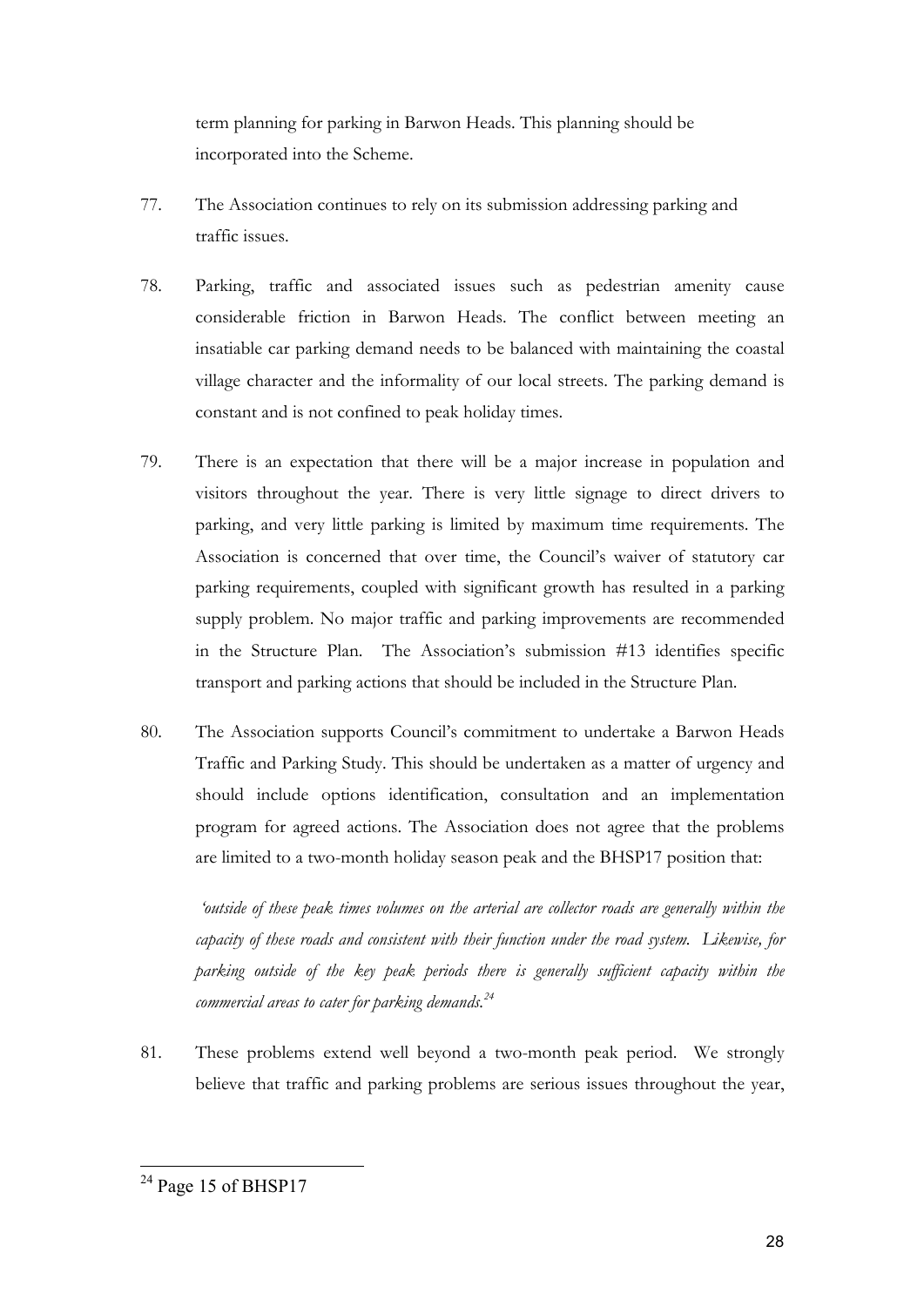are less seasonal now than five years ago, are worsening as the encroaching growth areas populate and visitor numbers grow.

- 82. The actions identified by the Association in its submission should be considered. The Association's Traffic and Parking subcommittee is committed to supporting Council in undertaking this study, which should also include input from VicRoads and Barwon Coastal Committee of Management (BCCM).
- 83. In the Planning Panels Victoria letter dated 26 July 2018, Panel Directions (Council Part B Submission) 11e: *That Officers commit to and support at the Panel an updated traffic and parking study being undertaken that includes measurements conducted during both peak summer season and that non-winter period. Such study should be conducted to reflect the changing traffic conditions in Barwon Heads as a result of regional growth in surrounding areas, as well as the car dependency of residents and visitors through limited alternative transport options its final position on the Amendment.*
- 84. The Association believes:
	- 84.1. The 2010 GTA report is no longer relevant to the current traffic and parking issues facing Barwon Heads;
	- 84.2. Comprehensive traffic counts and parking surveys have not been undertaken over the last decade and to our knowledge there are no reliable forward projections;
	- 84.3. Significant growth in traffic volumes and parking pressures has occurred over the past decade and will continue unabated under the BHSP2017.
	- 84.4. The increasing stress on parking provisions is in part due to an increase in visitors and "locals" from the new growth zones who have adopting Barwon Heads for facilities and coastal recreation.
	- 84.5. The problems are considered to extend over significant periods of the year such that arterial (VicRoads) and collector (CoGG) roads are beyond the capacity and inconsistent with function and the parking capacity, as currently supplied and regulated, is generally insufficient within the commercial areas to cater for parking demands.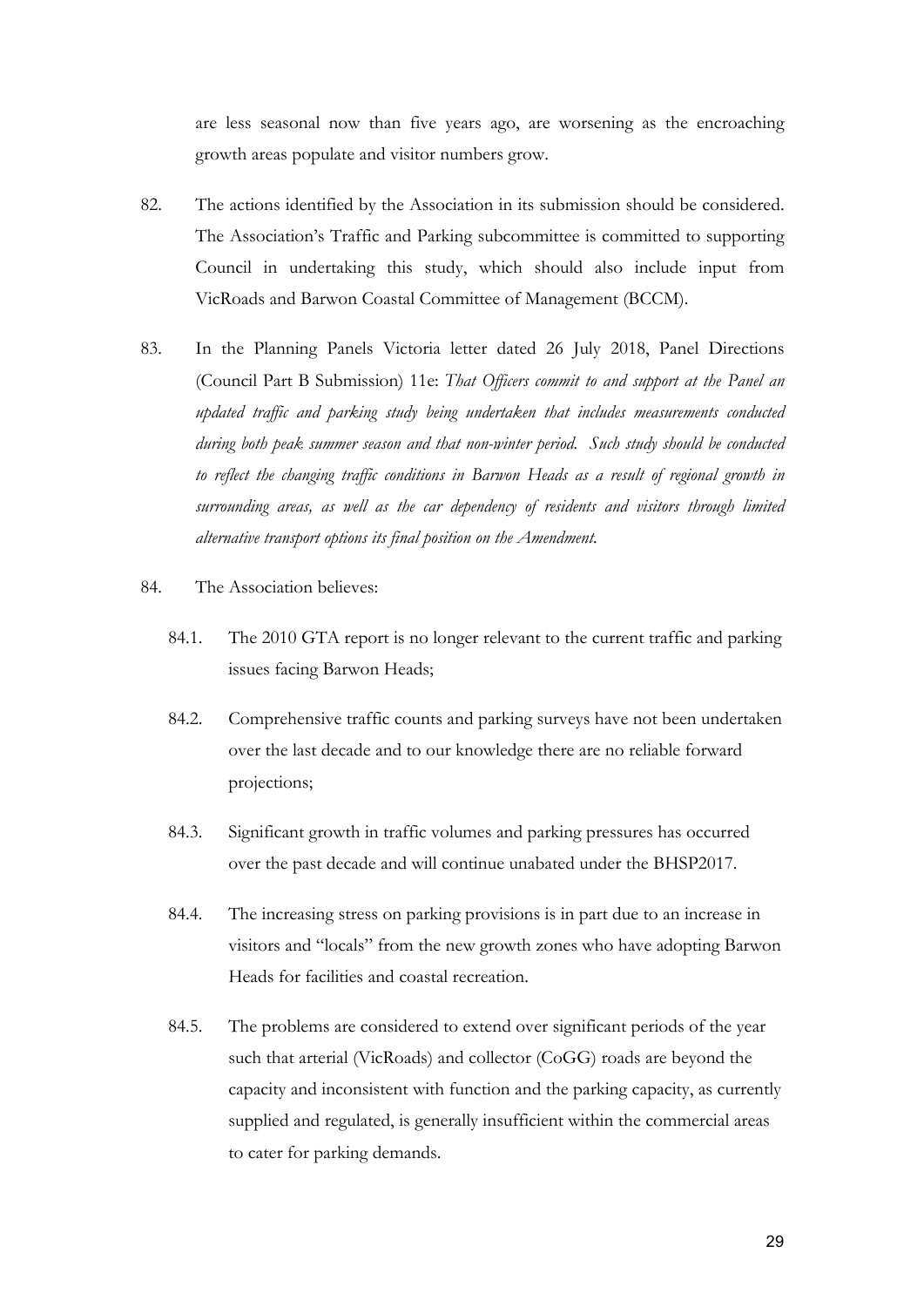84.6. These problems will be exacerbated over the next decade unless urgently addressed.

## **Conclusion**

- 85. Currently the City of Greater Geelong Planning Scheme as it relates to Barwon Heads is very loose and is a toothless tiger in terms of proper planning controls to secure the longevity of this unique coastal village. The township resonates significant heritage fabric and a diverse arrange of coastal themed residences of various styles nestled into the coastal vegetation and coastal landscape.
- 86. The current planning scheme post the State Residential zone reforms VC110, has failed to secure what is important to Barwon Heads and a number of overbearing design responses have emerged.
- 87. The Association respectfully requests the Panel to make the modifications to the Amendment sought by it. The approach endorsed by the Association is consistent with the strategic and policy settings of Barwon Heads, which effectively designate the township as a limited or modest growth area, and the strong policy imperative to preserve the local coastal character of the area – this is not just important to the local community for amenity reasons, but will ensure that the area continues to remain attractive to tourists and other visitors into the future.

## **The Barwon Heads Association**

23 August 2018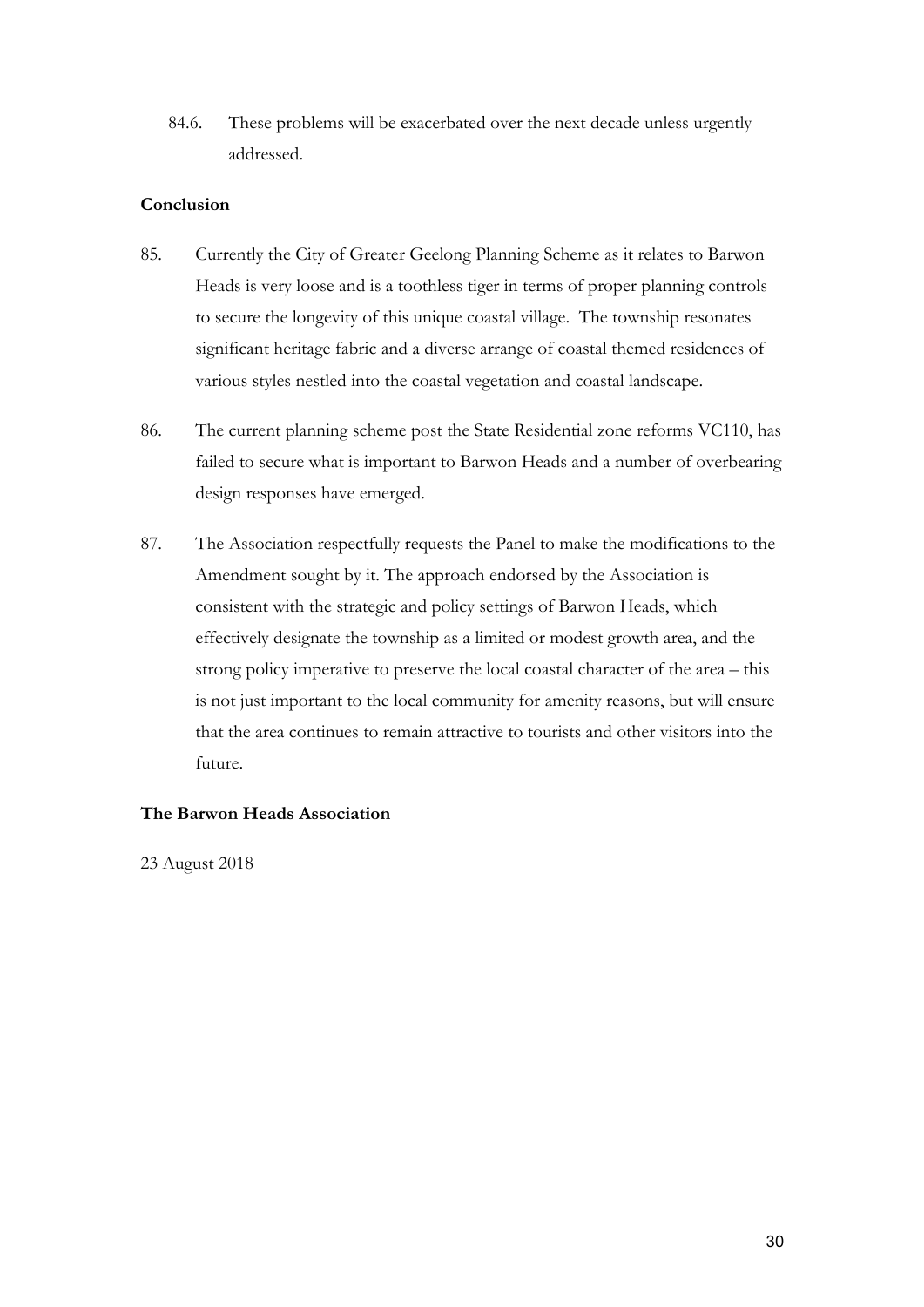#### **DD/MM/YYYY PCHEDULE 41 TO CLAUSE 43.02 DESIGN AND DEVELOPMENT OVERLAY**

Shown on the planning scheme map as **DDO41.**

#### **BARWON HEADS INCREMENTAL CHANGE AREA**

#### **1.0 Design objectives**

**DD/MM/YYYY Proposed C375**

To protect the unique low scale coastal design character of Barwon Heads.

#### **2.0 Buildings and works**

# **DD/MM/YYYY**

**Proposed C375** 

A permit is not required to construct or extent one dwelling on a lot or construct a fence that meets design requirements in Table 1.

A permit is required to construct more than one dwelling on a lot and/or an underground car park.

The following buildings and works requirements apply to an application to construct a building or construct or carry out works:

- § A landscaping plan must be prepared for the site by a qualified landscape architect that shows:
	- Retention of existing trees within the front setback.
	- If there are no existing trees, the planting of at least one new tree.
	- The planting of additional vegetation, including a minimum of two local indigenous species.
- § Buildings are located within a spacious and vegetated garden setting that integrates with the vegetation of the public realm.
- § Buildings and driveways are designed and sited to avoid being visually obtrusive to the streetscape.
- § Garages are designed or integrated into buildings to form a visually unobtrusive part of the building.
- § Building setbacks are designed to ensure that adequate land is available for the retention and establishment of indigenous vegetation.
- Space between buildings is provided to avoid boundary to boundary development. Buildings are designed with lightweight, natural and timber materials and unobtrusive building colours
- The openness of the streetscape is retained by avoiding the use of front fences or by providing low permeable front fences.
- The requirements set out in Table 1.

An application for a single dwelling or buildings and works associated with a single dwelling is exempt from the notice requirements of Section  $52(1)(a)$ , (b) and (d), the decision requirements of Section 64(1), (2) and (3) and the review rights of Section 82(1) of the Act.

| Table T. Dal Woh Heads Incremental Onalige Residential Area Design Requirements |                                             |  |
|---------------------------------------------------------------------------------|---------------------------------------------|--|
| Design<br>Requirement                                                           | <b>Design Response</b>                      |  |
| Site coverage                                                                   | Up to and including a site coverage of 40%. |  |

## **Table 1. Barwon Heads Incremental Change Residential Area Design Requirements**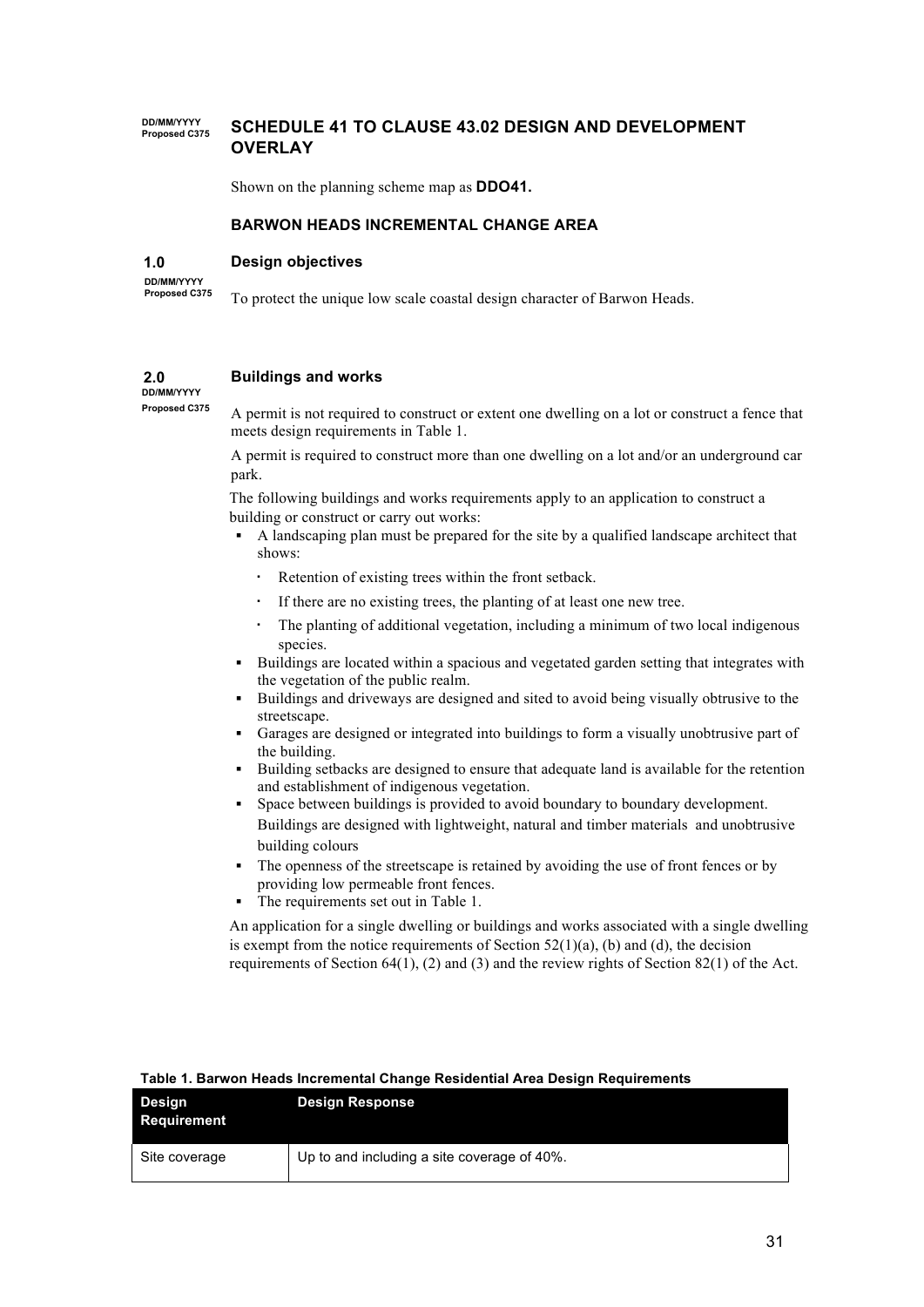| Building siting and<br>setbacks | Front setbacks                                                                                                                                                                                                                                                                                                                                                                                                                                                                                                                                                                                                                                               | A front setback of 6m. Or 4m if located on<br>an identified road as a Road Zone (RDZ1) |  |  |  |
|---------------------------------|--------------------------------------------------------------------------------------------------------------------------------------------------------------------------------------------------------------------------------------------------------------------------------------------------------------------------------------------------------------------------------------------------------------------------------------------------------------------------------------------------------------------------------------------------------------------------------------------------------------------------------------------------------------|----------------------------------------------------------------------------------------|--|--|--|
|                                 | Side setbacks                                                                                                                                                                                                                                                                                                                                                                                                                                                                                                                                                                                                                                                | A 2m side setback on at least one side<br>boundary.                                    |  |  |  |
| Canopy tree                     | At least two existing and/or new canopy trees to be provided per site (parent<br>lot), with at least one canopy tree provided in the front yard and the use of<br>local indigenous species.                                                                                                                                                                                                                                                                                                                                                                                                                                                                  |                                                                                        |  |  |  |
| Soft landscaping                | At least 30% of the site is available (free from hard surfaces) for soft<br>landscaping (. i.e. areas of natural ground surface set aside for vegetation).                                                                                                                                                                                                                                                                                                                                                                                                                                                                                                   |                                                                                        |  |  |  |
|                                 | Informal landscaping reflecting the surrounding environment It should<br>include vegetation planting and boundary treatments creating a strong<br>integration between the public and private realms and soften the appearance<br>of the building.                                                                                                                                                                                                                                                                                                                                                                                                            |                                                                                        |  |  |  |
| Garages and access              | The width of a garage door(s) no more than 5.6m or more than 35% of the<br>lot frontage if the lot is greater than 16m.                                                                                                                                                                                                                                                                                                                                                                                                                                                                                                                                      |                                                                                        |  |  |  |
|                                 | A garage is set at least 1m behind the main building line.                                                                                                                                                                                                                                                                                                                                                                                                                                                                                                                                                                                                   |                                                                                        |  |  |  |
| Fencing                         | For properties fronting a main road included in the Road Zone (RDZ1) a fence<br>forward of the front wall of a dwelling must be less than 1.5m in height and be<br>more than 50% permeable.                                                                                                                                                                                                                                                                                                                                                                                                                                                                  |                                                                                        |  |  |  |
|                                 | less than 1m in height and more than 50% permeable.                                                                                                                                                                                                                                                                                                                                                                                                                                                                                                                                                                                                          | For any other property a fence forward of the front wall of a dwelling must be         |  |  |  |
| Lot size                        | Minimum of 400 m <sup>2</sup> .                                                                                                                                                                                                                                                                                                                                                                                                                                                                                                                                                                                                                              |                                                                                        |  |  |  |
| Coastal characteristics         | Must<br>Incorporate timber or natural materials (such as weatherboard) and a<br>$\blacksquare$<br>simple palette are used as the dominant material of the façade of the<br>building<br>Limit use of brickwork and where used is for a unique design that does<br>not have a dominance of face brickwork<br>Recess upper level of building which is articulated to reduce its<br>dominant scale and bulkiness<br>Incorporate unsealed accessways to remain<br>$\blacksquare$<br>Plant coastal species to enhance new developments.<br>Ensures that development in or adjacent to heritage places is<br>sympathetic and respects the significance of the place |                                                                                        |  |  |  |

#### **3.0 Subdivision**

**DD/MM/YYYY Proposed C375**

None specified

#### **4.0 Advertising Signs**

**DD/MM/YYYY Proposed**

**Proposed C375**

None specified

**5.0 DD/MM/YYYY**  In considering an application for a permit under this clause, the responsible authority must consider, as appropriate, whether:

§ . The design and siting of the buildings achieves the preferred characteristics set out in this Schedule.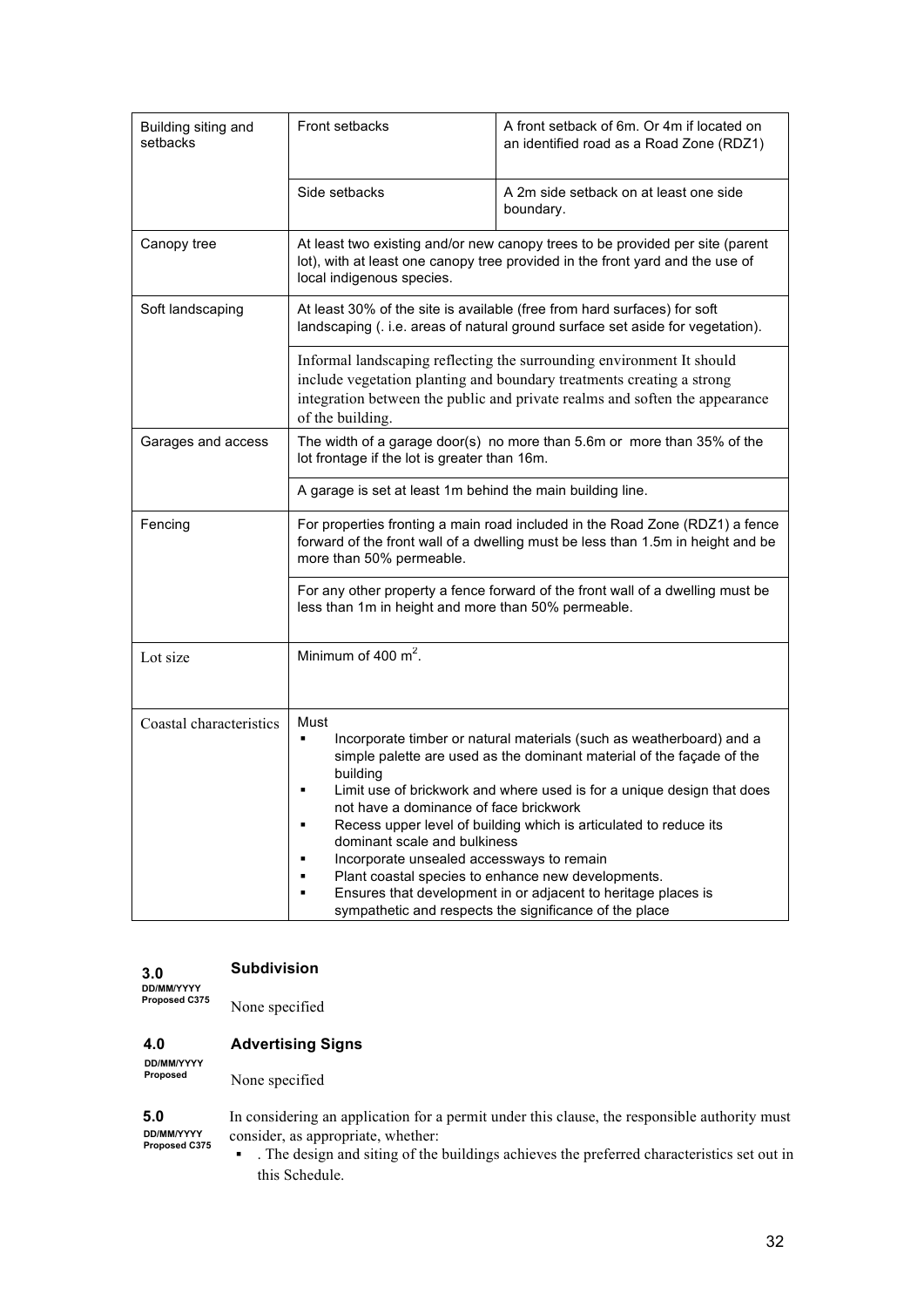- Adequate space is available between buildings to avoid boundary to boundary development and allow the retention and planting of indigenous vegetation and landscaping.
- Indigenous vegetation plantings reflect existing species in the surrounding area.
- New buildings recognise the scale and form of surrounding properties.
- § Driveways, garages or parking areas are designed to be visually unobtrusive by achieving the following:
	- Garages are set behind the main building.
	- Garages are inconspicuous and integrated into the dwelling design.
	- Shared driveways are encouraged.
	- Vegetation and landscaping is used to soften driveways and parking areas.
	- Vehicle crossovers are limited.

**6.0 DD/MM/YYYY**  **Reference Documents**

**Proposed C375**

*Barwon Heads Residential & Landscape Character Assessment Report,* Hansen partnership, March 2017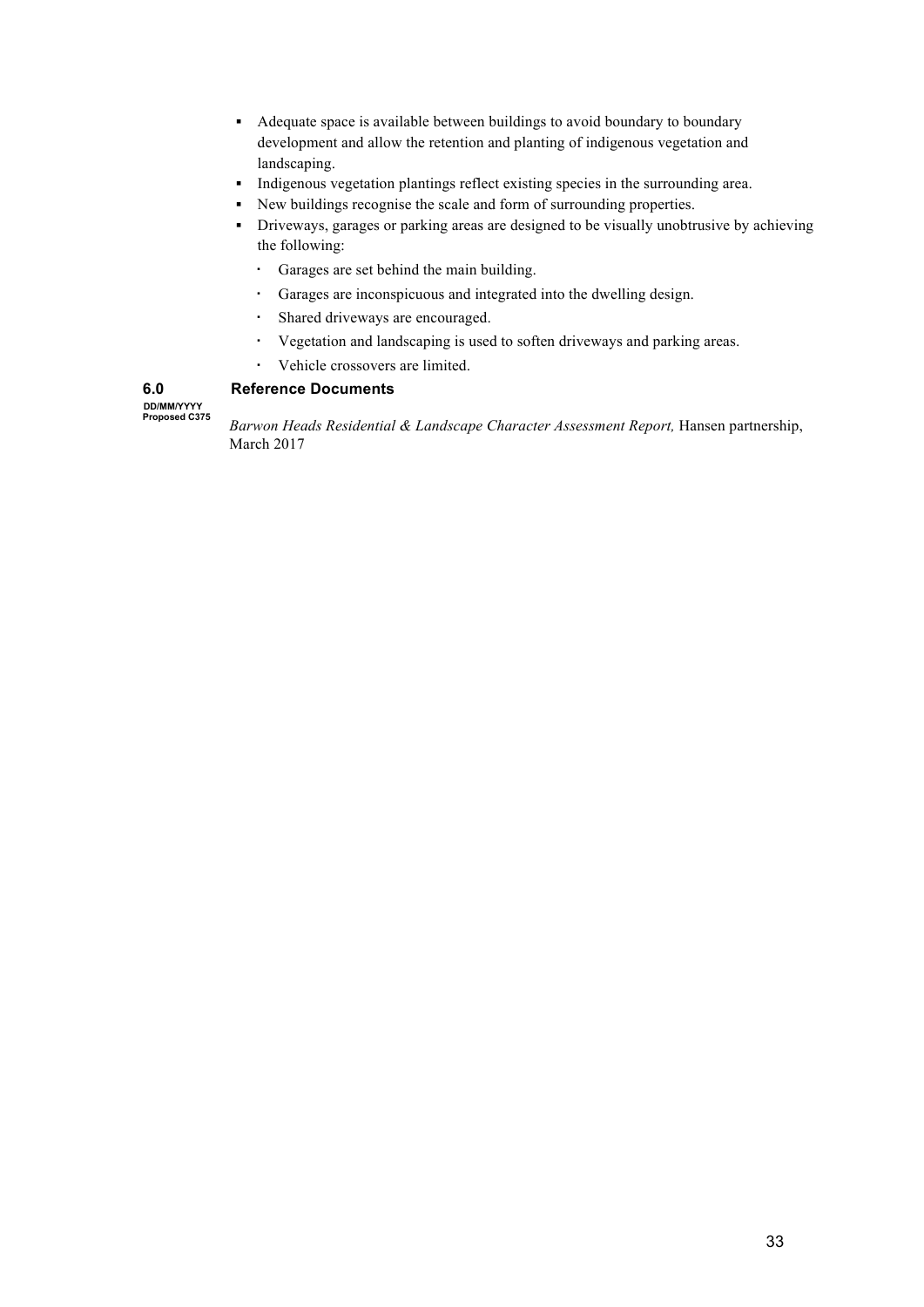#### **DD/MM/YYYY PCHEDULE 42 TO CLAUSE 43.02 DESIGN AND DEVELOPMENT OVERLAY**

Shown on the planning scheme map as **DDO42.**

## **BARWON HEADS INCREASED HOUSING DIVERSITY AREA**

#### **1.0 Design objectives**

**DD/MM/YYYY Proposed C375**

To emphasise the importance of building siting and design within the Barwon Heads Increased Housing Diversity Area (see Reference Documents)

To support a variety of housing types with a preference for smaller 1 and 2 bedroom housing types

#### **2.0 Buildings and works**

**DD/MM/YYYY Proposed C375** 

A permit is not required to construct or extent one dwelling on a lot or construct a fence that meets design requirements in Table 1.

A permit is required to construct more than one dwelling on a lot and/or an underground car park

The following buildings and works requirements apply to an application to construct a building or construct or carry out works:

- A landscape plan must be prepared for the site that shows:
	- Retention of existing trees within the front setback
	- If there are no existing trees, the planting of at least one new tree
	- The planting of additional vegetation including a minimum of two local indigeneous species
- § Buildings are located within a vegetated garden setting that integrates with the vegetation of the public realm.
- § Buildings and driveways are designed and sited to avoid being visually obtrusive to the streetscape.
- § Garages are designed or integrated into buildings to form a visually unobtrusive part of the building.
- § Front building setbacks are designed to ensure that adequate land is available for the retention and establishment of indigenous vegetation.
- § Space between buildings is provided to avoid boundary to boundary development. Buildings are designed with lightweight, natural and timber materials and unobtrusive building colours
- The openness of the streetscape is retained by avoiding the use of front fences or by providing low permeable front fences.
- The requirements set out in Table 1.

An application for a single dwelling or buildings and works associated with a single dwelling is exempt from the notice requirements of Section 52(1)(a), (b) and (d), the decision requirements of Section  $64(1)$ ,  $(2)$  and  $(3)$  and the review rights of Section 82(1) of the Act.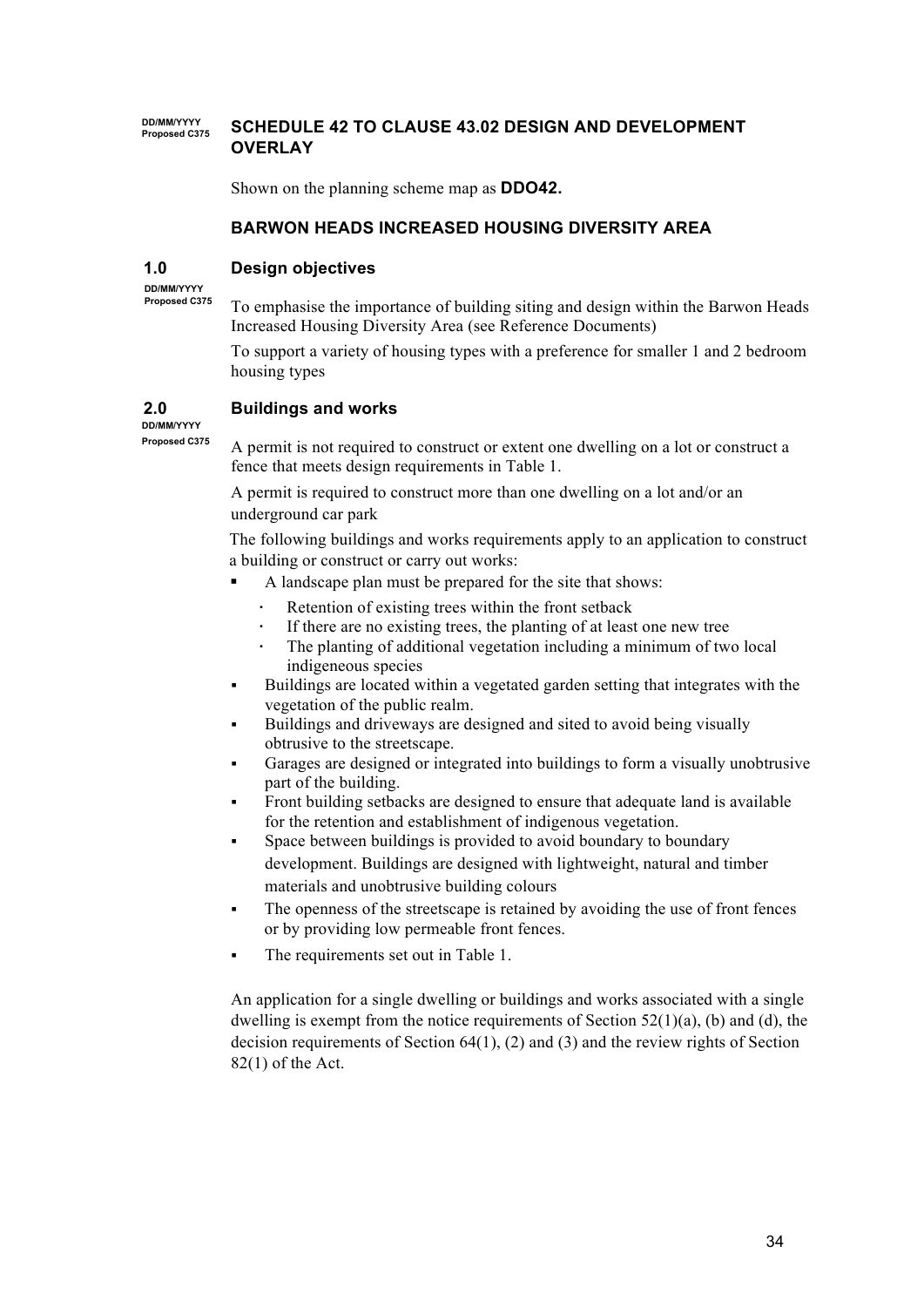|  |  |  |  | <b>Table 1. Barwon Heads Increased Housing Diveristy Area Design Requirements</b> |  |
|--|--|--|--|-----------------------------------------------------------------------------------|--|
|  |  |  |  |                                                                                   |  |

| Design<br>Requirement           | <b>Design Response</b>                                                                                                                                                                                                                            |                                                                                                                                                                                                                                                                                                                                                                                                                                                                                                                     |  |  |
|---------------------------------|---------------------------------------------------------------------------------------------------------------------------------------------------------------------------------------------------------------------------------------------------|---------------------------------------------------------------------------------------------------------------------------------------------------------------------------------------------------------------------------------------------------------------------------------------------------------------------------------------------------------------------------------------------------------------------------------------------------------------------------------------------------------------------|--|--|
| Building siting and<br>setbacks | Front setbacks                                                                                                                                                                                                                                    | A front setback of 6m. Or 4m if<br>located on an identified road as a Road<br>Zone (RDZ1)                                                                                                                                                                                                                                                                                                                                                                                                                           |  |  |
|                                 | Side setbacks                                                                                                                                                                                                                                     | A 2m side setback on at least one side<br>boundary.                                                                                                                                                                                                                                                                                                                                                                                                                                                                 |  |  |
| Canopy tree                     | Retention of at least one existing (where present) and/or new canopy<br>trees to be provided per site, with at least one canopy tree provided in<br>the front yard and the use of local indigenous species.                                       |                                                                                                                                                                                                                                                                                                                                                                                                                                                                                                                     |  |  |
| Landscaping                     | At least 20% of the site (free from hard surfaces) for soft landscaping<br>(i.e. areas of natural permeable ground surface set aside for<br>vegetation)                                                                                           |                                                                                                                                                                                                                                                                                                                                                                                                                                                                                                                     |  |  |
|                                 | Informal landscaping reflecting the surrounding environment It<br>should include vegetation planting and boundary treatments<br>creating a strong integration between the public and private realms<br>and soften the appearance of the building. |                                                                                                                                                                                                                                                                                                                                                                                                                                                                                                                     |  |  |
| Garages and access              | The width of a garage door(s) is no more than 5.6m or more than 35%<br>of the lot frontage if the lot is greater than 16m.                                                                                                                        |                                                                                                                                                                                                                                                                                                                                                                                                                                                                                                                     |  |  |
|                                 |                                                                                                                                                                                                                                                   |                                                                                                                                                                                                                                                                                                                                                                                                                                                                                                                     |  |  |
| Fencing                         | For properties fronting a main road included in the Road Zone (RDZ1)<br>a fence forward of the front wall of a dwelling must be less than 1.5m in<br>height and be more than 50% permeable.                                                       |                                                                                                                                                                                                                                                                                                                                                                                                                                                                                                                     |  |  |
|                                 |                                                                                                                                                                                                                                                   | For any other property a fence forward of the front wall of a dwelling<br>must be less than one metre in height and more than 50% permeable.                                                                                                                                                                                                                                                                                                                                                                        |  |  |
| Lot size                        | Minimum of 400 $m^2$ .                                                                                                                                                                                                                            |                                                                                                                                                                                                                                                                                                                                                                                                                                                                                                                     |  |  |
| Height                          |                                                                                                                                                                                                                                                   | A building used for all uses listed in Section 1 and Section 2 of General<br>Use Zone (GRZ) must not exceed a height of 9 meters                                                                                                                                                                                                                                                                                                                                                                                    |  |  |
| Coastal<br>characteristics      | Must<br>$\blacksquare$<br>the building<br>$\blacksquare$<br>$\blacksquare$<br>dominant scale and bulkiness<br>Incorporate unsealed accessways to remain<br>$\blacksquare$<br>$\blacksquare$                                                       | Incorporate timber or natural materials (such as weatherboard) and<br>a simple palette are used as the dominant material of the façade of<br>Limit use of brickwork and where used is for a unique design that<br>does not have a dominance of face brickwork<br>Recess upper level of building which is articulated to reduce its<br>Plant coastal species to enhance new developments.<br>Ensures that development in or adjacent to heritage places is<br>sympathetic and respects the significance of the place |  |  |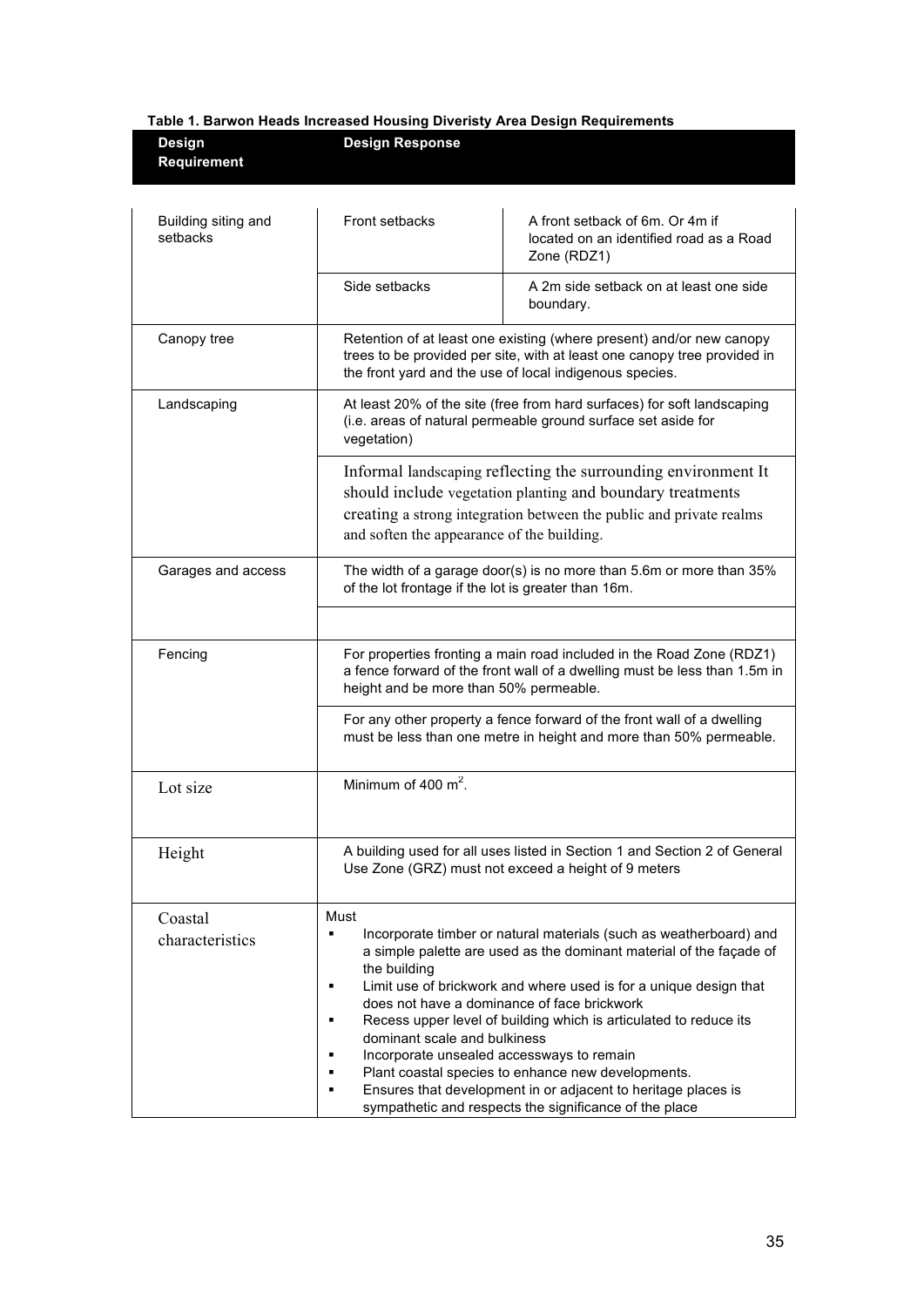#### **3.0 Subdivision**

None specified

#### **4.0 Advertising Signs**

**DD/MM/YYYY Proposed C375**

**DD/MM/YYYY Proposed C375**

None specified

#### **5.0 Decision Guidelines**

**DD/MM/YYYY Proposed C375**

In considering an application for a permit under this clause, the responsible authority must consider, as appropriate, whether:

- The design and siting of the buildings achieves the preferred character set out in this Schedule.
- The development will deliver genuine housing diversity (i.e. a variety of housing types).
- Adequate space is available between buildings to avoid boundary to boundary development and allow the retention and planting of indigenous vegetation and landscaping.
- Indigenous vegetation plantings reflect existing species in the surrounding area.
- § New buildings and garages do not dominate the streetscape.
- Driveways, garages or parking areas are designed to be visually unobtrusive by achieving the following:
	- Garages are set behind the main building.
	- Garages are inconspicuous and integrated into the dwelling design.
	- Shared driveways are encouraged.
	- Vegetation and landscaping is used to soften driveways and parking areas.
	- Vehicle crossovers are limited.
- §

**6.0 DD/MM/YYYY Proposed C375**

# **Reference Documents**

*Barwon Heads Residential & Landscape Character Assessment Report,* Hansen partnership, March 2017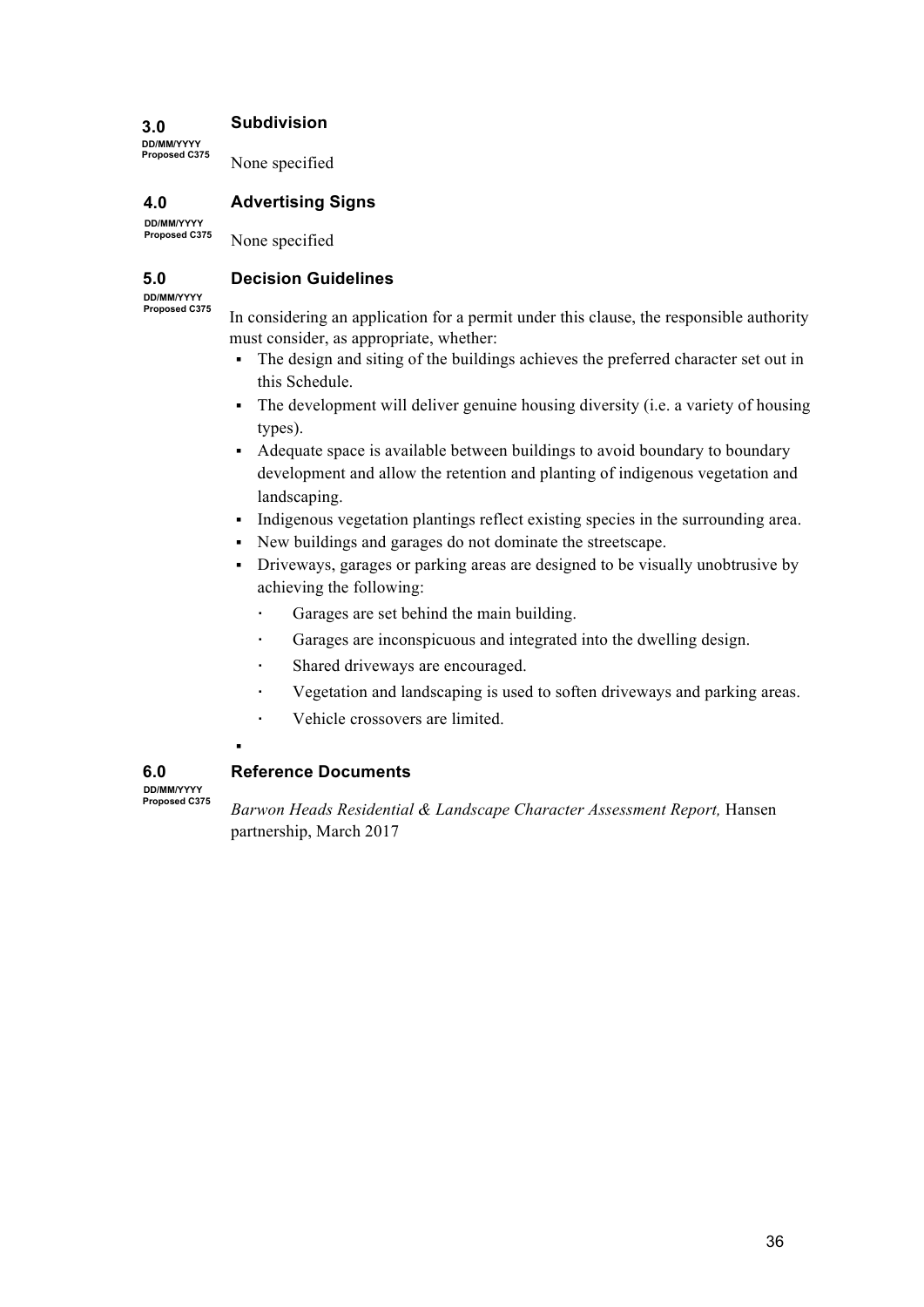# **Greater Geelong Planning Scheme Amendment C375**

List of a few neighbourhoods and properties in Barwon Heads, which we suggest the Panel to view. Enjoy walking around Barwon Heads; we hope the sun is shining.

| Ewing Blythe Drive<br>Area 5               | Ewing Blythe Drive                                                                                              |  |
|--------------------------------------------|-----------------------------------------------------------------------------------------------------------------|--|
| Consistent with coastal                    | A part of the Flinders Heritage area. There is a mix of heritage<br>and new houses.                             |  |
| characteristics                            |                                                                                                                 |  |
|                                            | Current development at 14 Ewing Blythe Drive includes the                                                       |  |
|                                            | renovation of 2 of the original boat houses.                                                                    |  |
|                                            | Combination of heritage, new and traditional along this strip.                                                  |  |
|                                            | Well balanced with vegetation.                                                                                  |  |
| Bridge Rd                                  | 4 Bridge Road – northwest side on Grandview Parade corner. A                                                    |  |
| Area 4                                     | 3 story building, which stands out in the street, and overshadows                                               |  |
| Inconsistent with coastal                  | the neighbouring properties and the street. According to CoGG                                                   |  |
| characteristics, and as of<br>right        | this property did not require a planning permit and was therefore<br>not advertised.                            |  |
|                                            |                                                                                                                 |  |
| <b>Flinders Pde</b>                        | <b>Flinders Parade</b>                                                                                          |  |
| Area 4<br>Consistent with coastal          | This is the entrance and the focal point of Barwon Heads.<br>3 Flinders Pde – old house built in 1913, lovingly |  |
| characteristics                            | restored.                                                                                                       |  |
|                                            | 9 Flinders Pde - original beach house                                                                           |  |
|                                            | 13 Flinders Pde - 4 house sub-division<br>$\bullet$                                                             |  |
|                                            | 23 Flinders Pde - new house<br>$\bullet$                                                                        |  |
|                                            | The Flinders Heritage overlay has failed to protect it.                                                         |  |
|                                            | The recent VCAT decision on 1 Flinders Pde has highlighted the                                                  |  |
|                                            | weakness of the overlay, and CoGG systems.                                                                      |  |
| Challis Lane                               | Flinders Pde and Challis Lane                                                                                   |  |
| Area 4                                     | New build, down the lane.                                                                                       |  |
| Consistent with coastal<br>characteristics | Doesn't impact on the streetscape<br>Some of the on site trees have been protected                              |  |
|                                            | 3 story, would be better if lower but tolerable due to vegetation,                                              |  |
|                                            | and coastal design                                                                                              |  |
| Ozone Rd                                   | Ozone Road                                                                                                      |  |
| Area 4                                     | South side river end has examples of new and old, double                                                        |  |
| Consistent with coastal<br>characteristics | story and single houses, maintain coastal character. New<br>builds                                              |  |
|                                            | North side between Jasper Avenue & Hitchcock Avenue.                                                            |  |
|                                            | Has a range of new and renovated houses.                                                                        |  |
|                                            | 20 Ozone St - includes an original beach house, which has been                                                  |  |
|                                            | restored and included in the recent renovation. Other houses                                                    |  |
|                                            | complement each other and the street.                                                                           |  |
|                                            |                                                                                                                 |  |
| 42 Reid Street                             | 42 Reid Street - south west corner of Ozone Road & Reid Street.                                                 |  |